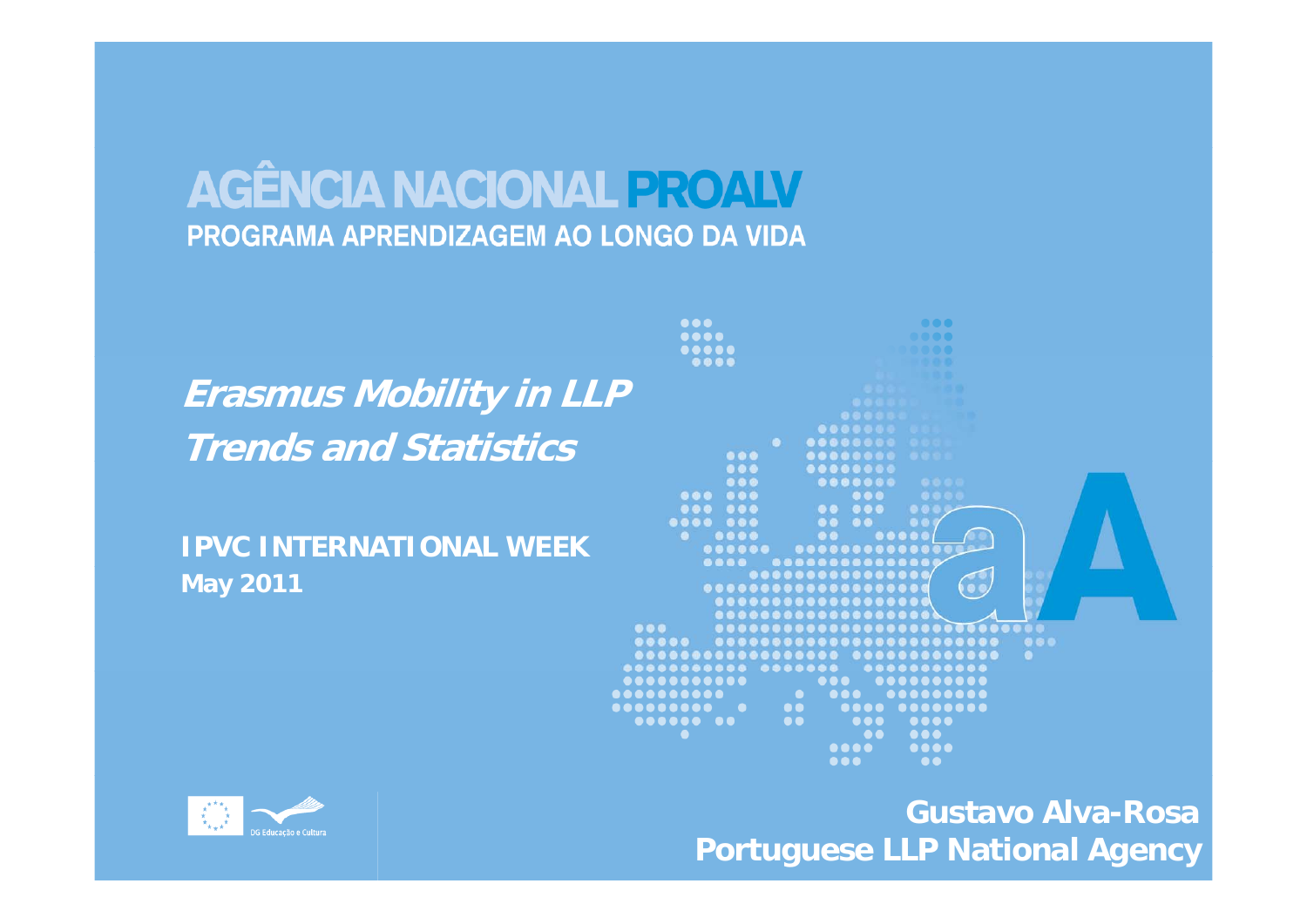



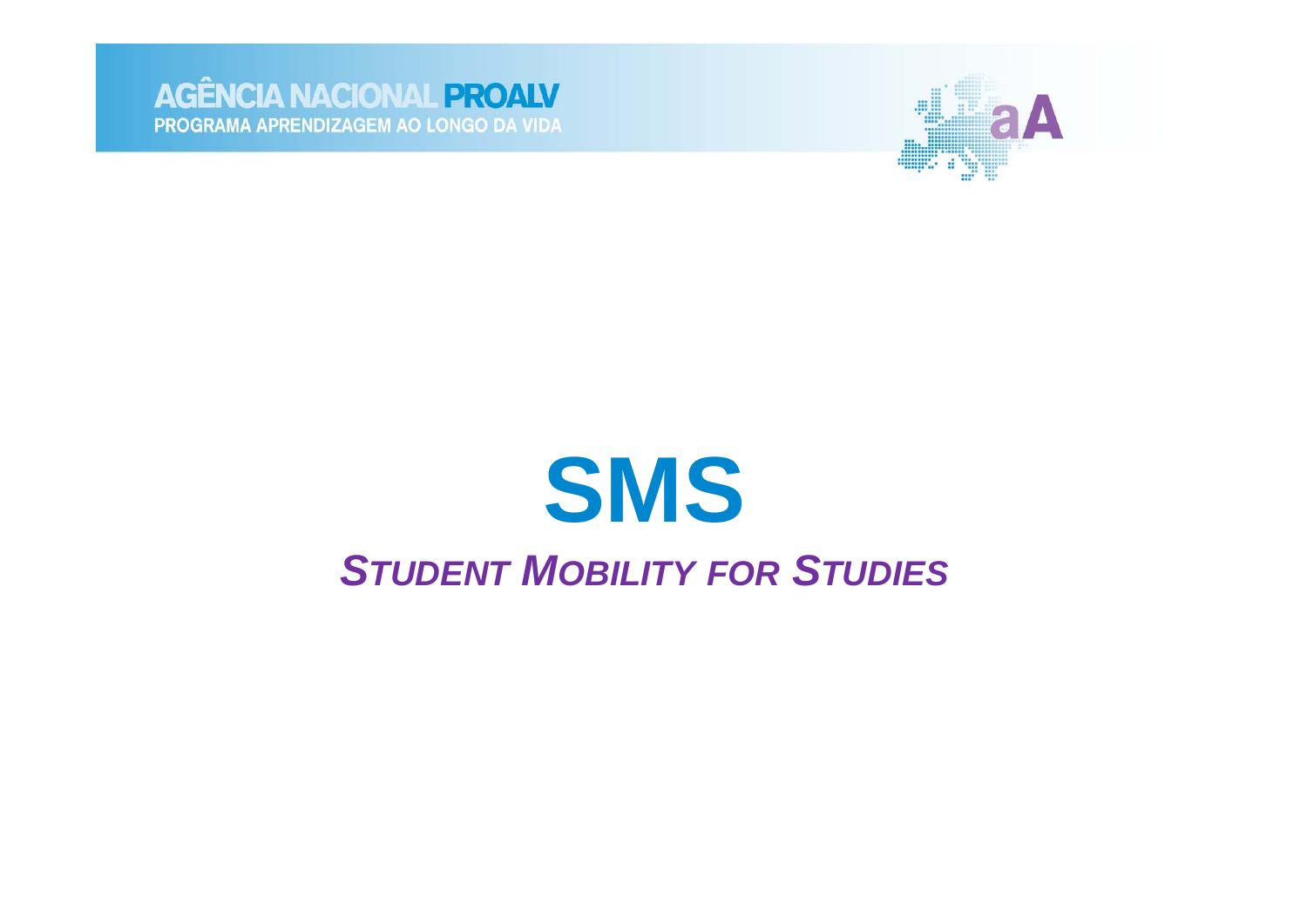

#### **MOBILITY SMS - TOTAL**

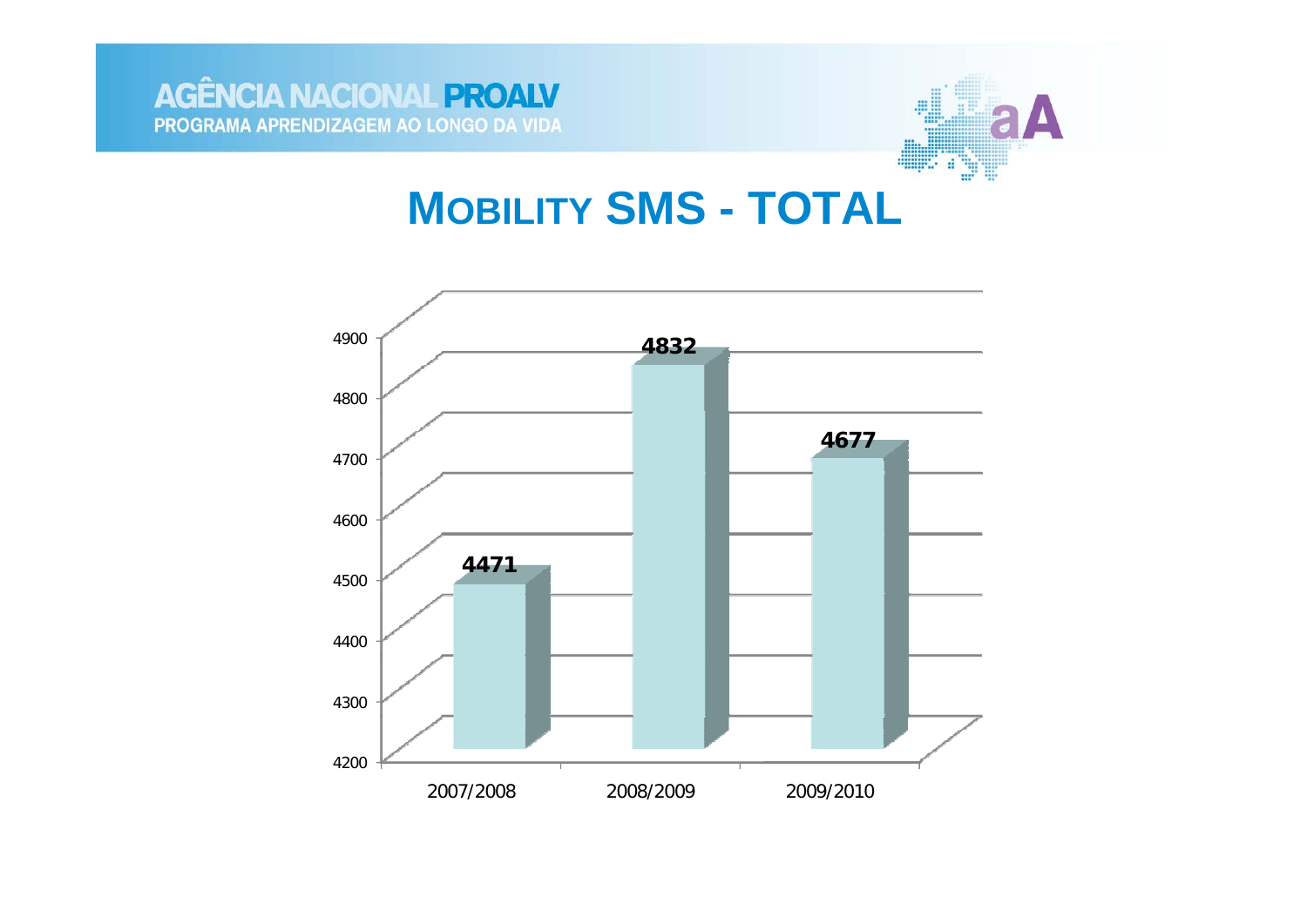



## **HOME HEI SMS**

**2007/2008 2008/2009 2009/2010**

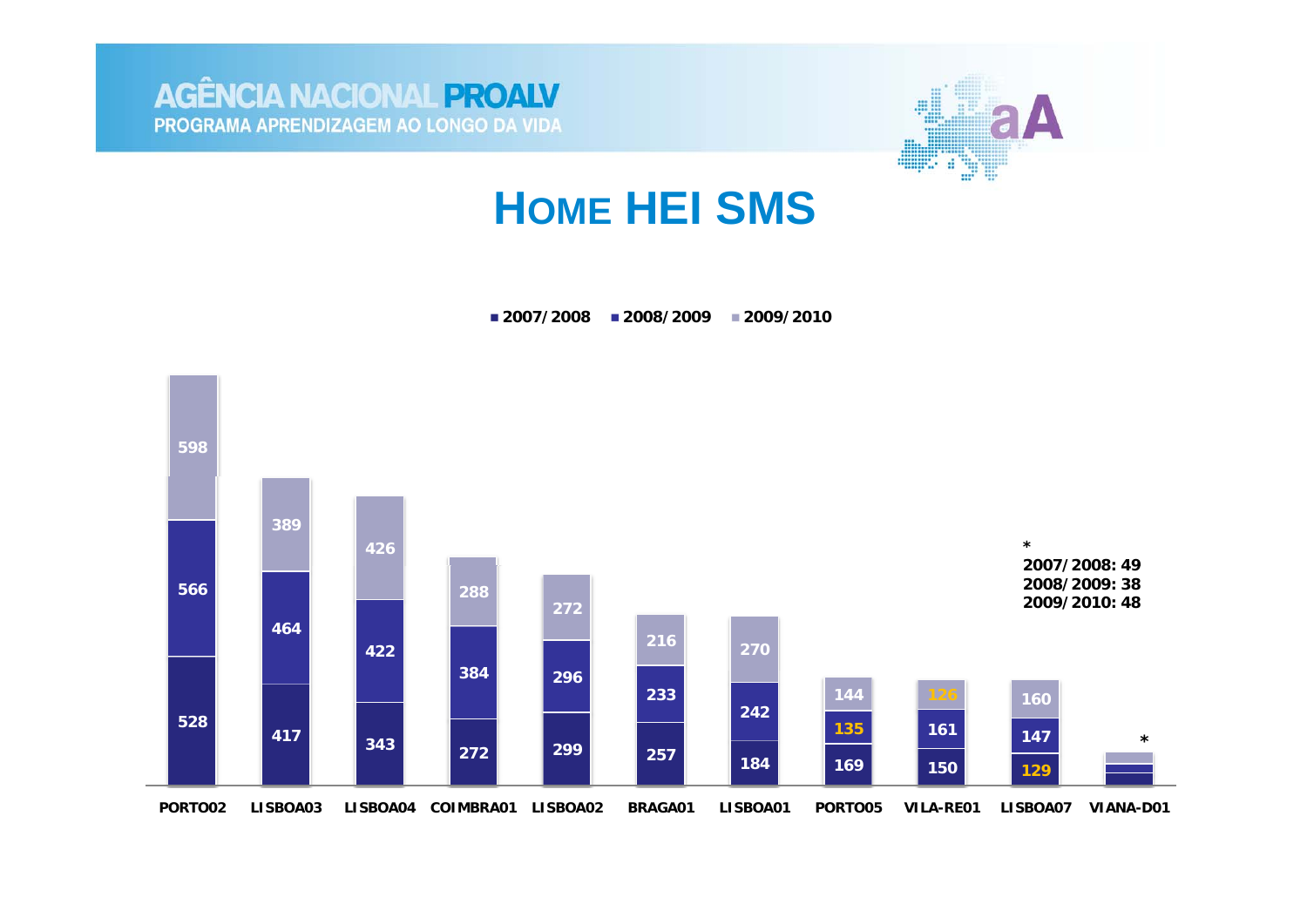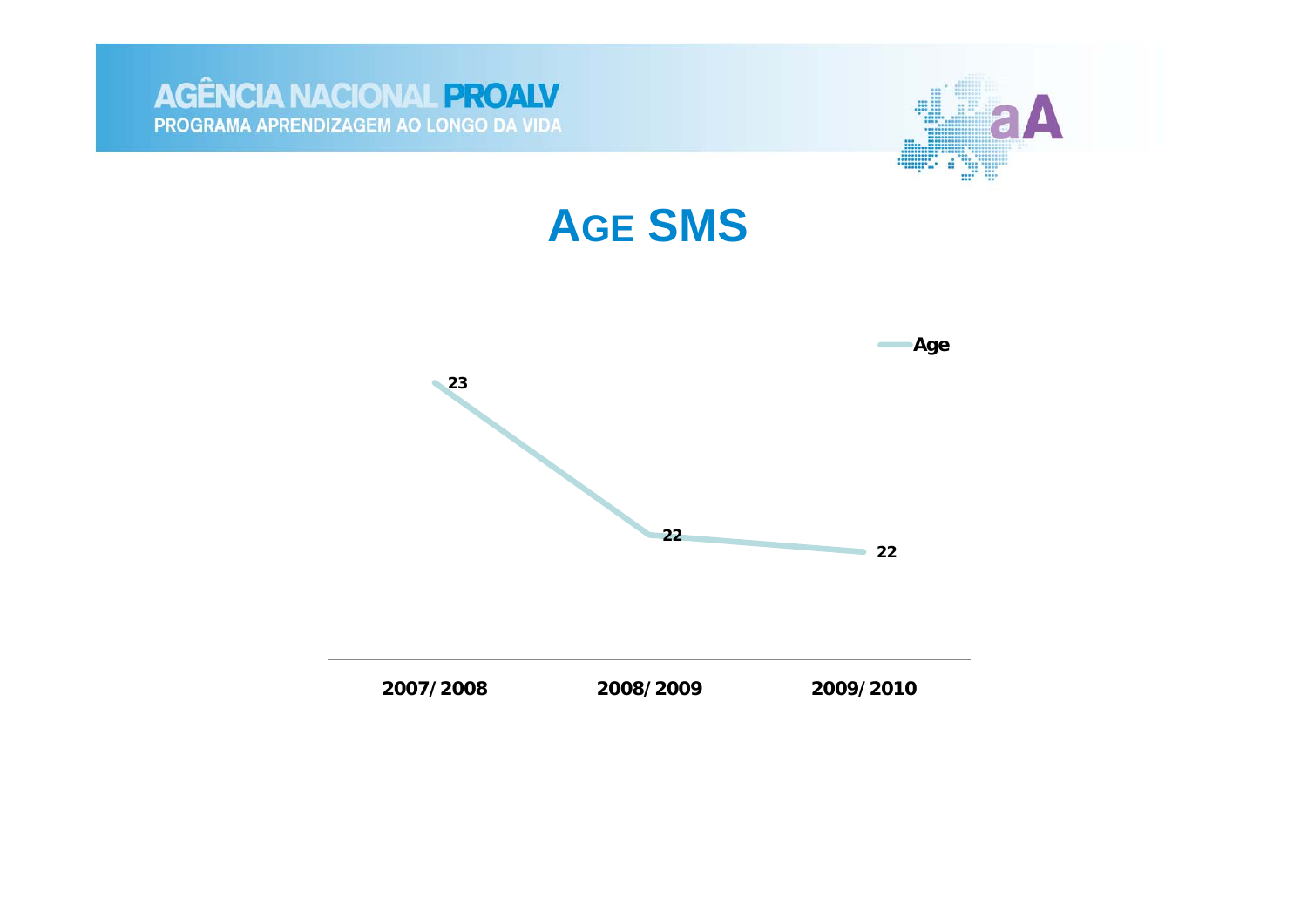



#### **GENDER SMS**

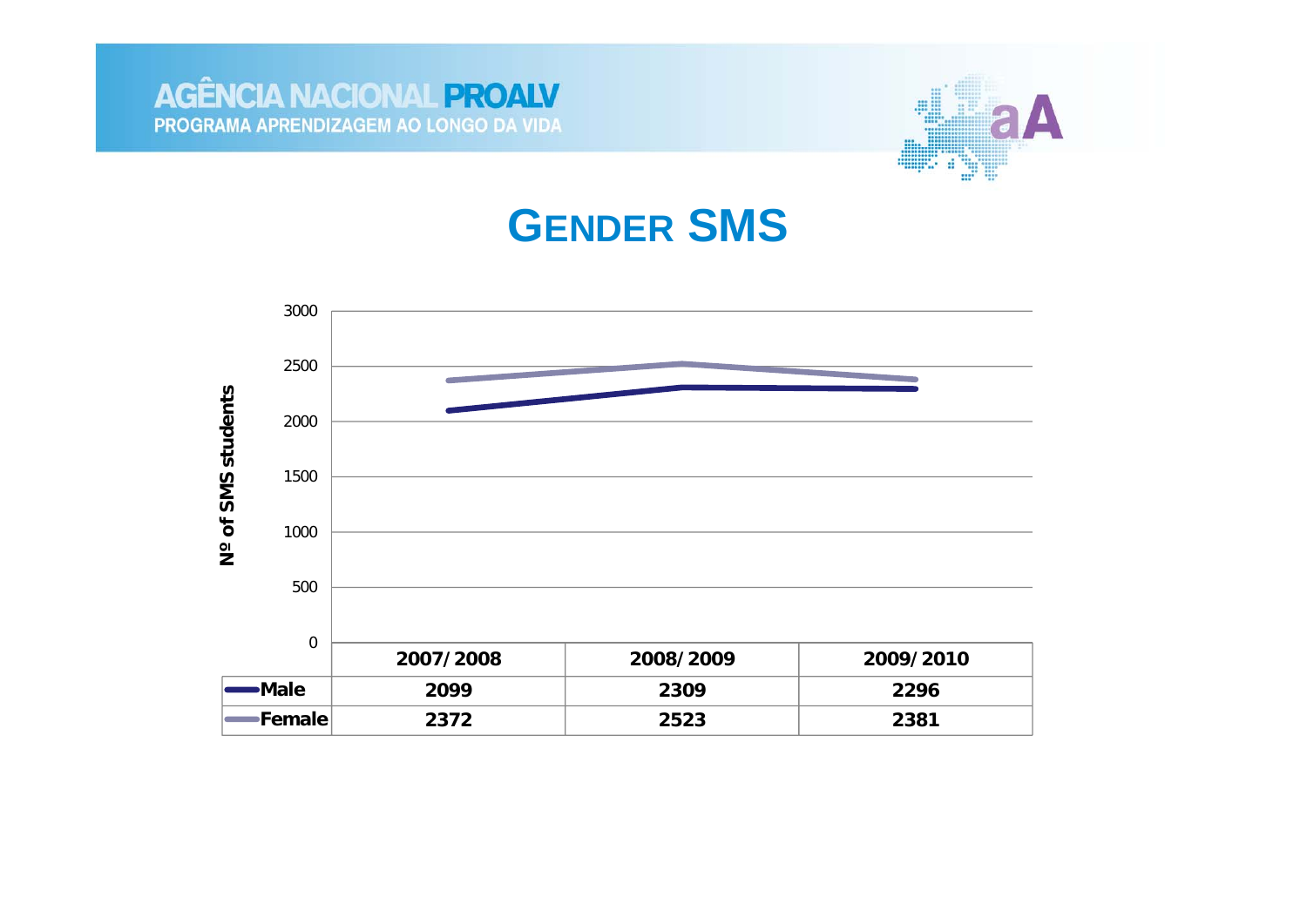

#### **STUDY AREA SMS**

| <b>Academic</b><br>Year | Area                                                         | $n^{\circ}$ |
|-------------------------|--------------------------------------------------------------|-------------|
| 2007/2008               | <b>Business Studies, Management Science</b>                  | 504         |
|                         | <b>Economics</b>                                             | 284         |
|                         | Nursing, Midwifery, Physiotherapy                            | 244         |
|                         | <b>Communication and Information Sciences</b>                | 188         |
|                         | Architecture                                                 | 163         |
|                         | Law                                                          | 158         |
|                         | <b>Medicine</b>                                              | 155         |
|                         | Design (Graphic Design, Industrial Design, Fashion, Textile) | 151         |
| 2008/2009               | Business and administration (broad programmes)               | 860         |
|                         | <b>Engineering and engineering trades</b>                    | 663         |
|                         | Social and behavioural science (broad programmes)            | 489         |
|                         | Health (broad programmes)                                    | 451         |
|                         | Architecture and town planning                               | 302         |
|                         | Journalism and information                                   | 300         |
|                         | Arts (broad programmes)                                      | 282         |
|                         | Law                                                          | 166         |
| 2009/2010               | <b>Business and administration</b>                           | 537         |
|                         | <b>Economics</b>                                             | 310         |
|                         | Journalism and information                                   | 190         |
|                         | Architecture and town planning                               | 171         |
|                         | Business and administration (broad programmes)               | 170         |
|                         | <b>Medicine</b>                                              | 167         |
|                         | Management and administration                                | 147         |
|                         | <b>Architecture and building</b>                             | 147         |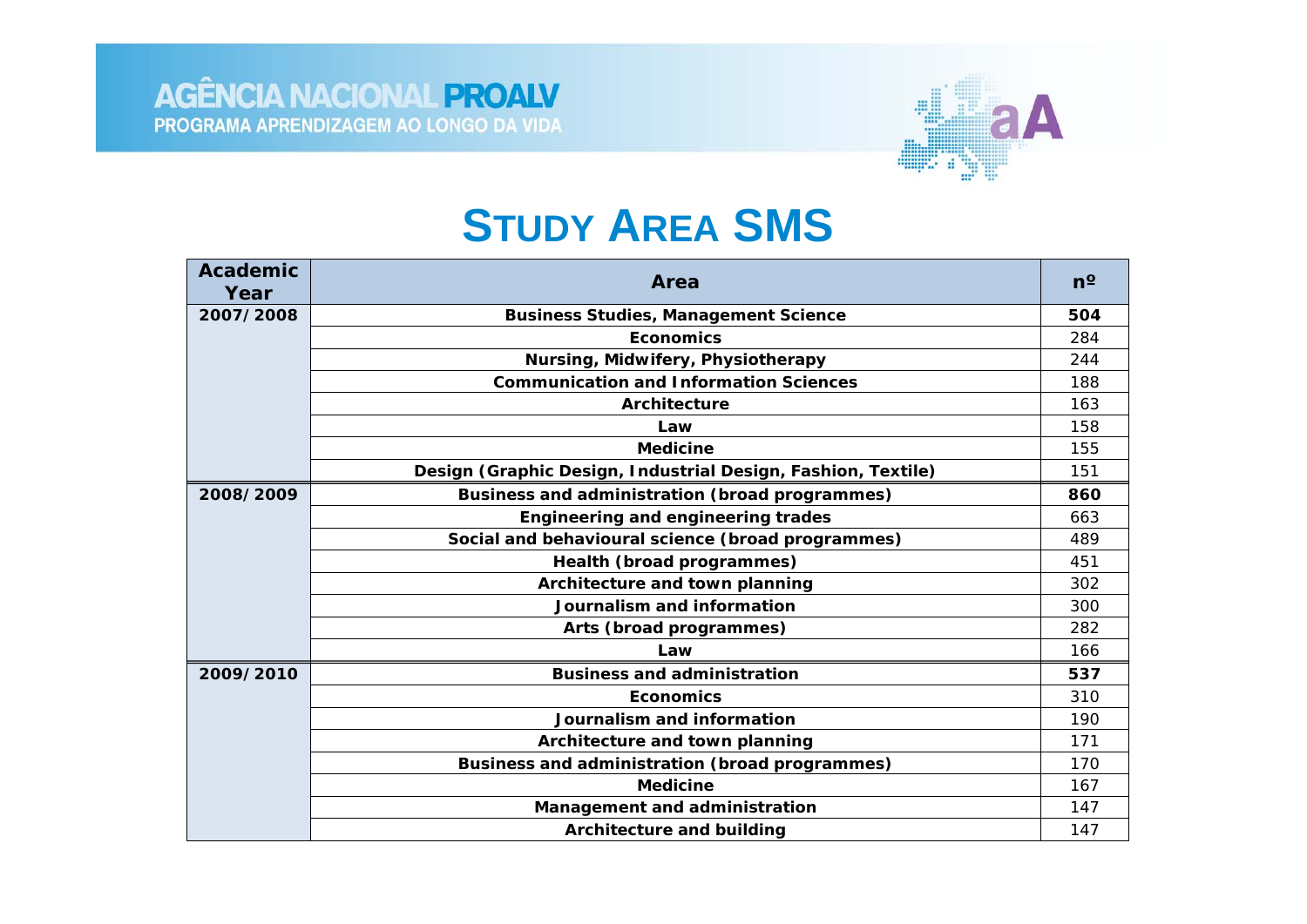

## **HOST COUNTRY SMS**

| <b>Academic</b><br>Year | Country1  | $n^{\circ}$ | Country2               | $n^{\circ}$ | Country3  | $n^{\circ}$ | Country4 | $n^{\circ}$ | Country5  | $n^{\circ}$ |
|-------------------------|-----------|-------------|------------------------|-------------|-----------|-------------|----------|-------------|-----------|-------------|
| 2007/2008               | <b>ES</b> | 1113        | IT.                    | 798         | <b>PL</b> | 395         | FR       | 254         | CZ        | 240         |
| 2008/2009               | <b>ES</b> | 1147        | $\mathsf{I}\mathsf{T}$ | 853         | PL        | 422         | CZ       | 291         | <b>FR</b> | 281         |
| 2009/2010               | <b>ES</b> | 1040        | <b>IT</b>              | 838         | PL        | 493         | CZ       | 291         | <b>FR</b> | 256         |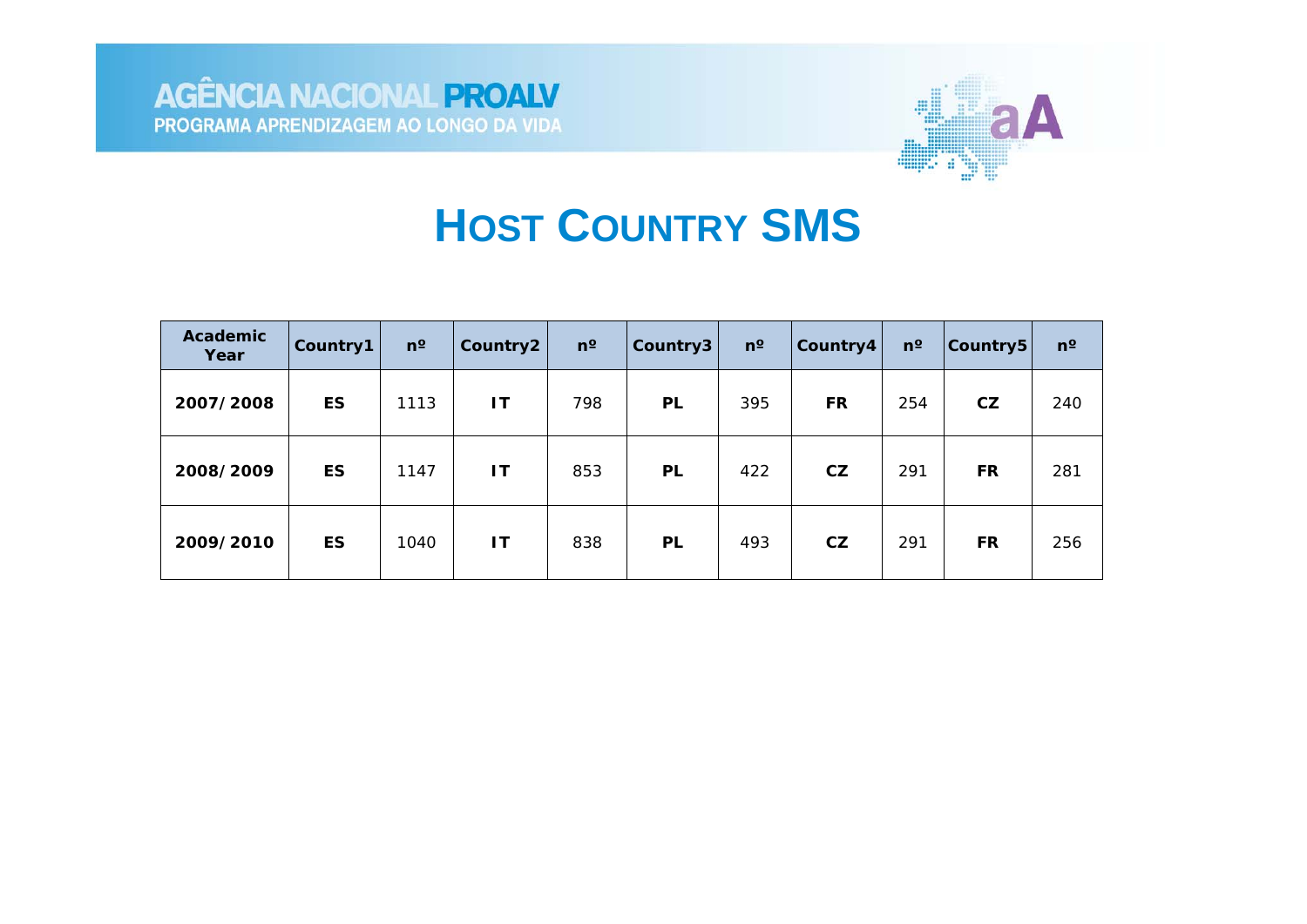



### **LENGTH MOBILITY SMS**

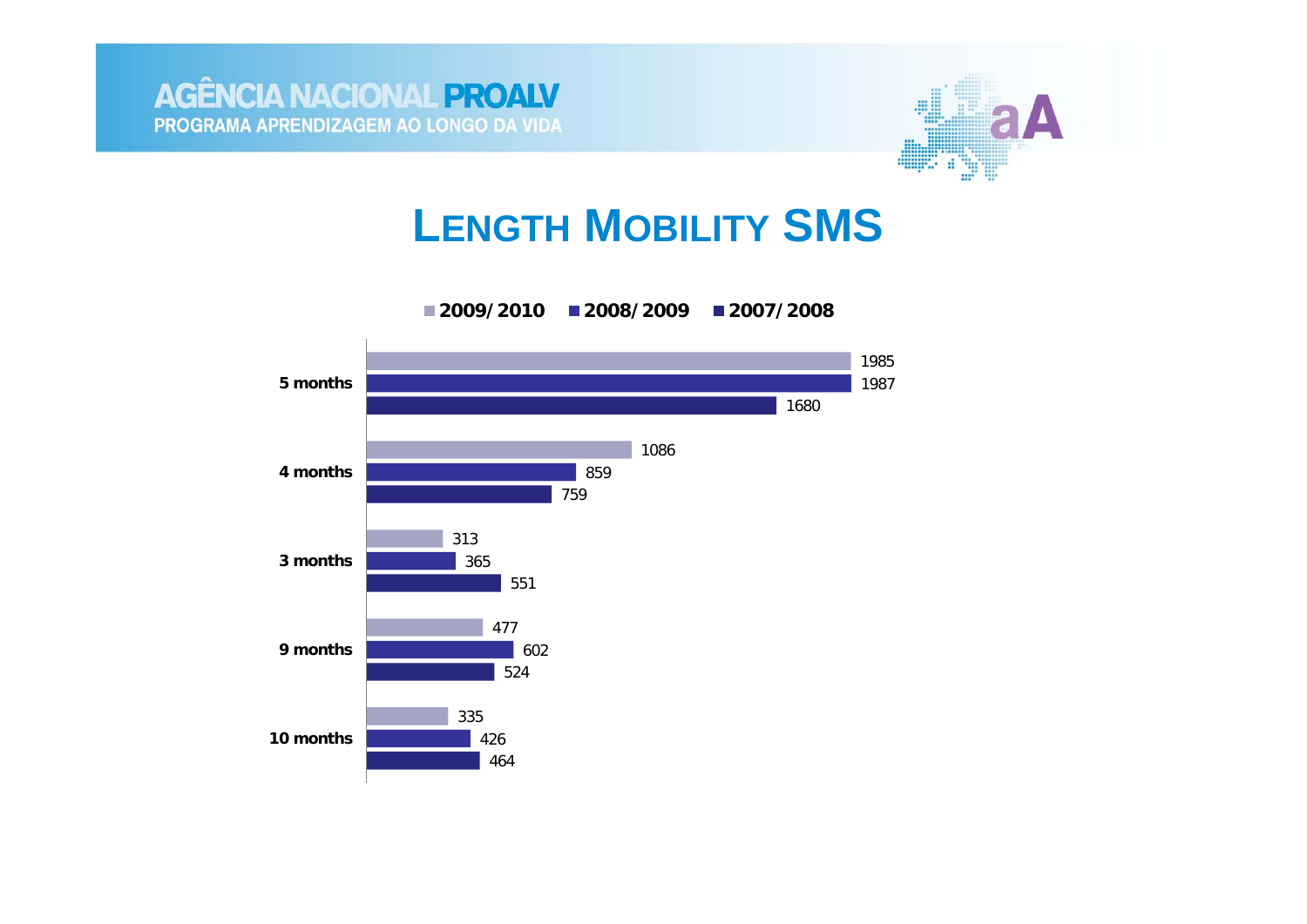

## **LINGUISTIC PREPARATION SMS**



**2007/2008 2008/2009 2009/2010**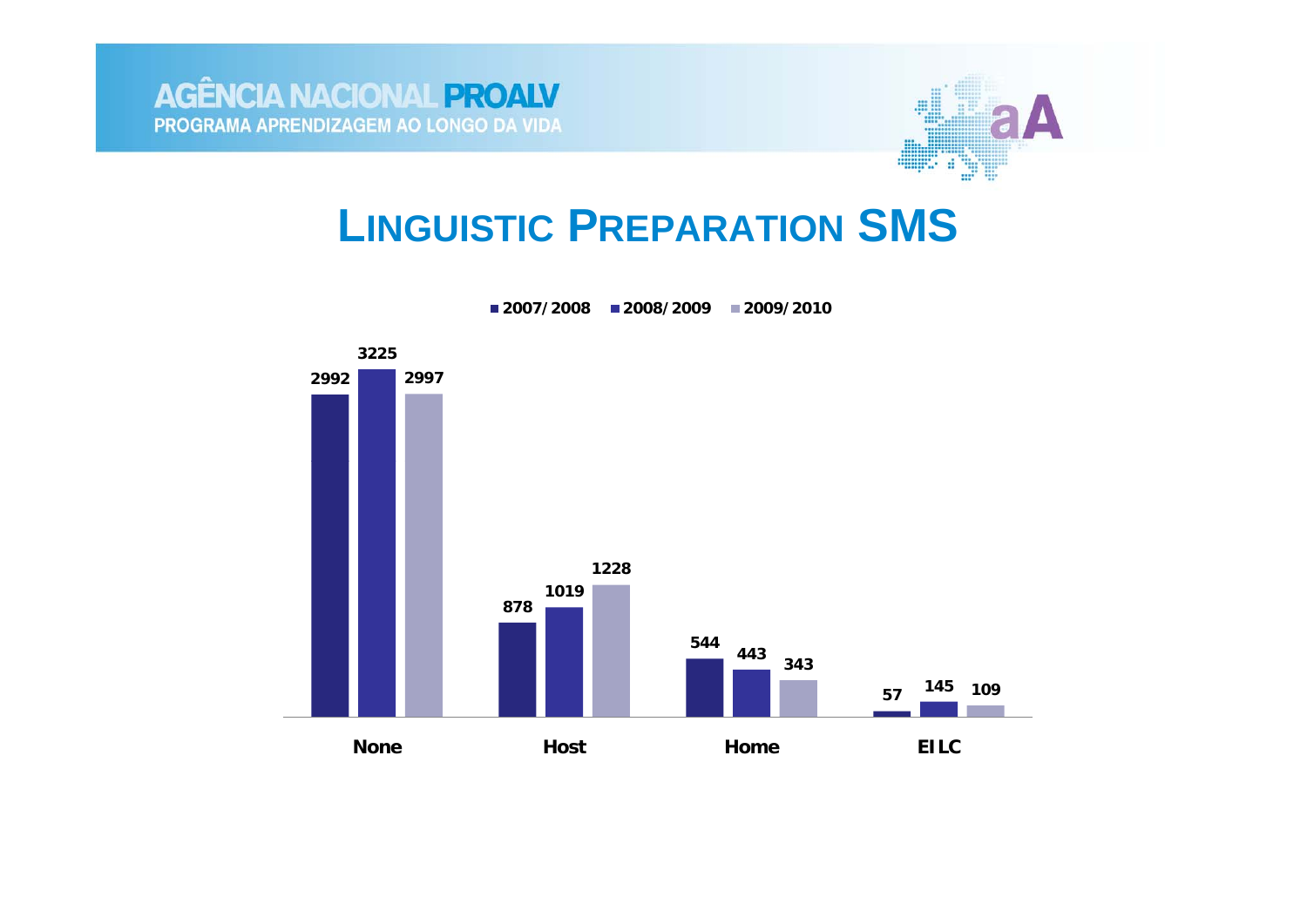

#### **SMS GRANT**

| <b>Erasmus Grant</b>                     | 2007/2008         | 2008/2009 | 2009/2010     |
|------------------------------------------|-------------------|-----------|---------------|
| <b>None</b>                              | 181               | 91        | 275           |
| Between $\epsilon$ 50 and $\epsilon$ 500 | 9                 | 8         | 7             |
| Between €501 and €1000                   | 285               | 200       | 539           |
| Between $€1001$ and $€1500$              | 2044              | 2268      | 1567          |
| Between $€1501$ and $€2000$              | 858               | 916       | 1277          |
| Between $€2001$ and $€2500$              | 722               | 837       | 389           |
| Between €2501 and €3000                  | 131               | 347       | 244           |
| Between €3001 and €3500                  | 54                | 77        | 186           |
| Between €3501 and €4000                  | 151               | 44        | 149           |
| Between €4001 and €4500                  | 24                | 19        | 30            |
| Between $€4501$ and $€5000$              | $12 \overline{ }$ | 18        | 12            |
| Between €5001 and €5500                  |                   | 3         | $\mathcal{P}$ |
| Between €5501 and €6000                  |                   | $\Omega$  |               |
| Between $€6001$ and $€6500$              |                   | 4         |               |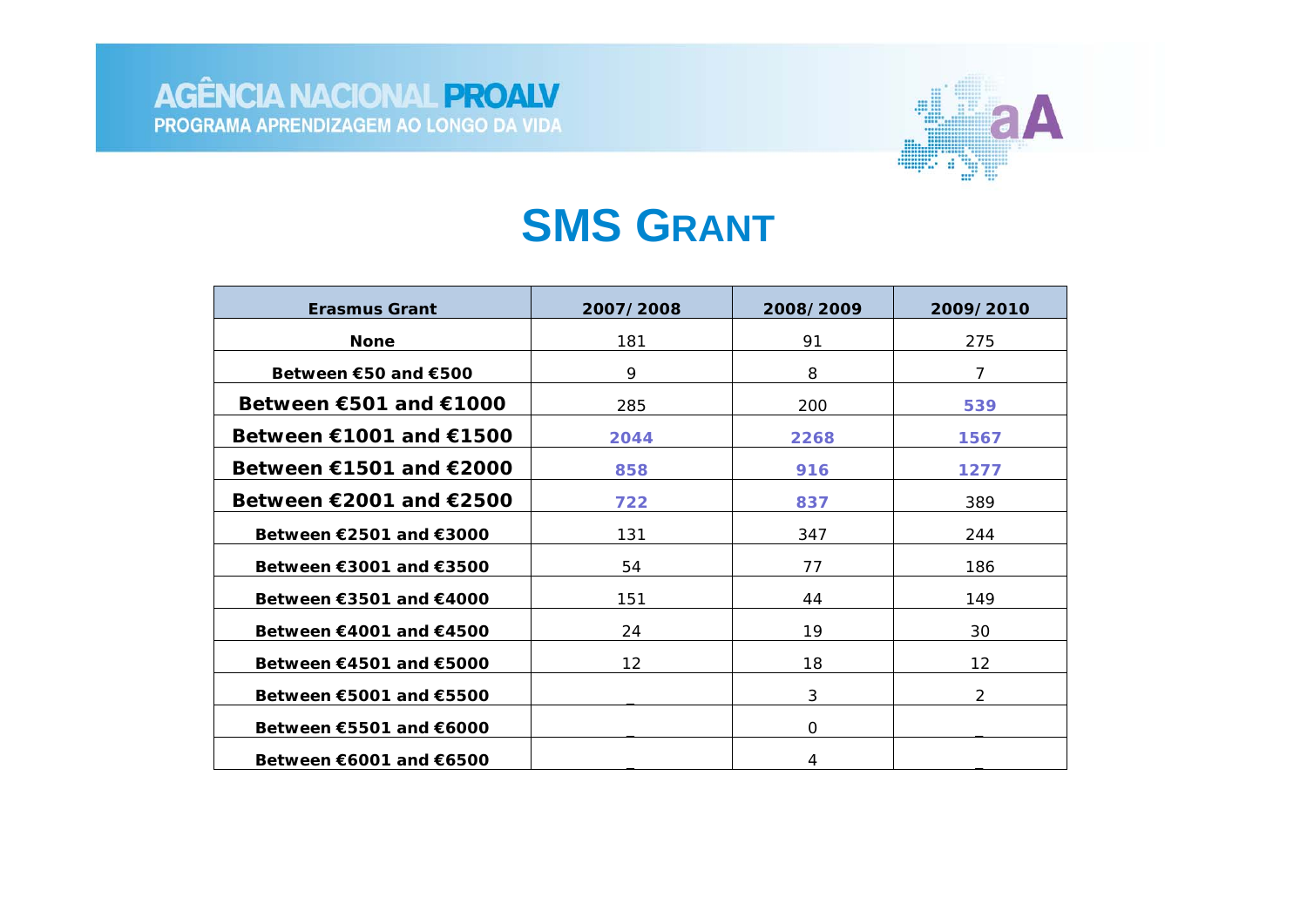



## **SMP STUDENT MOBILITY FOR PLACEMENTS**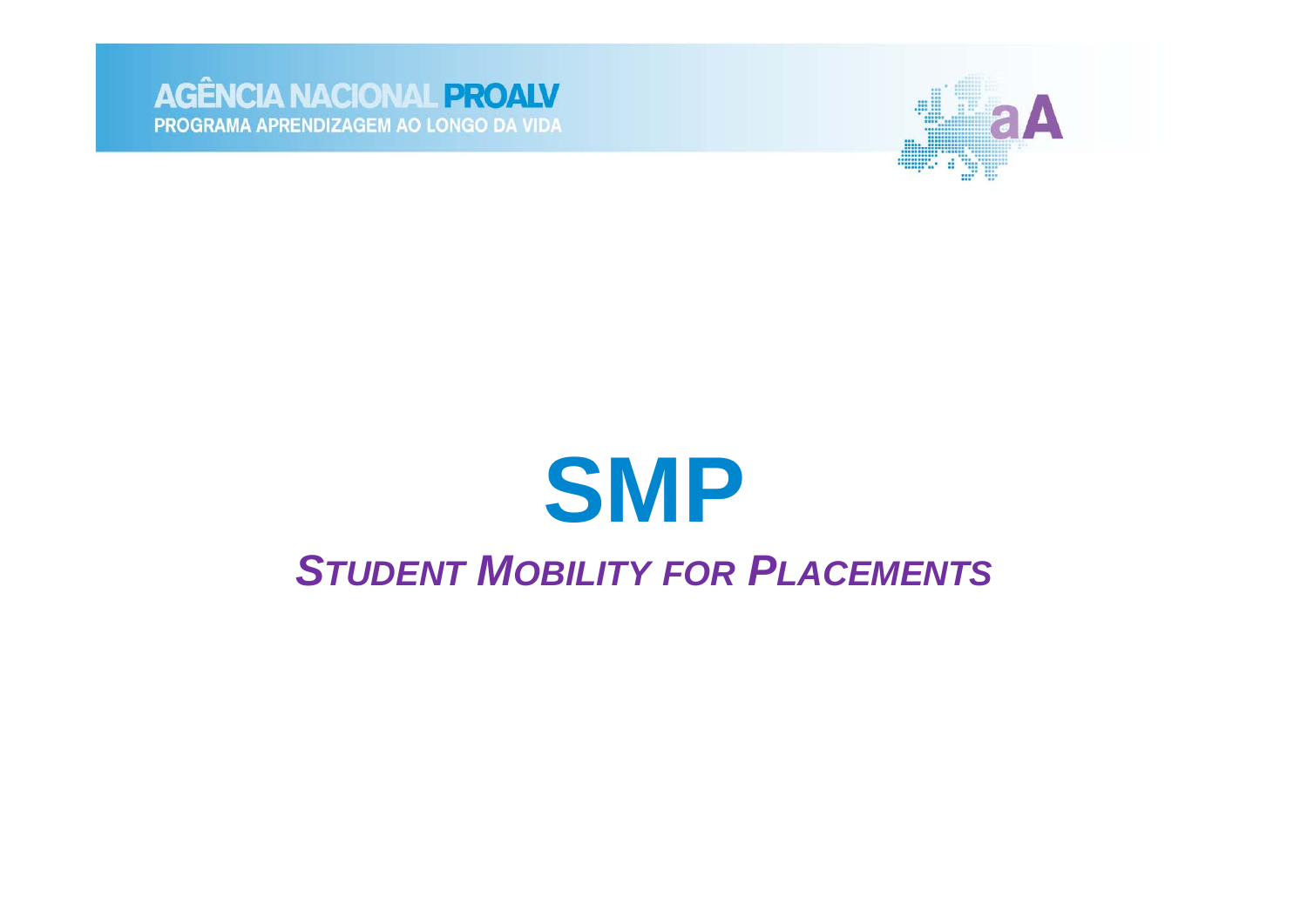

#### **MOBILITY SMP - TOTAL**

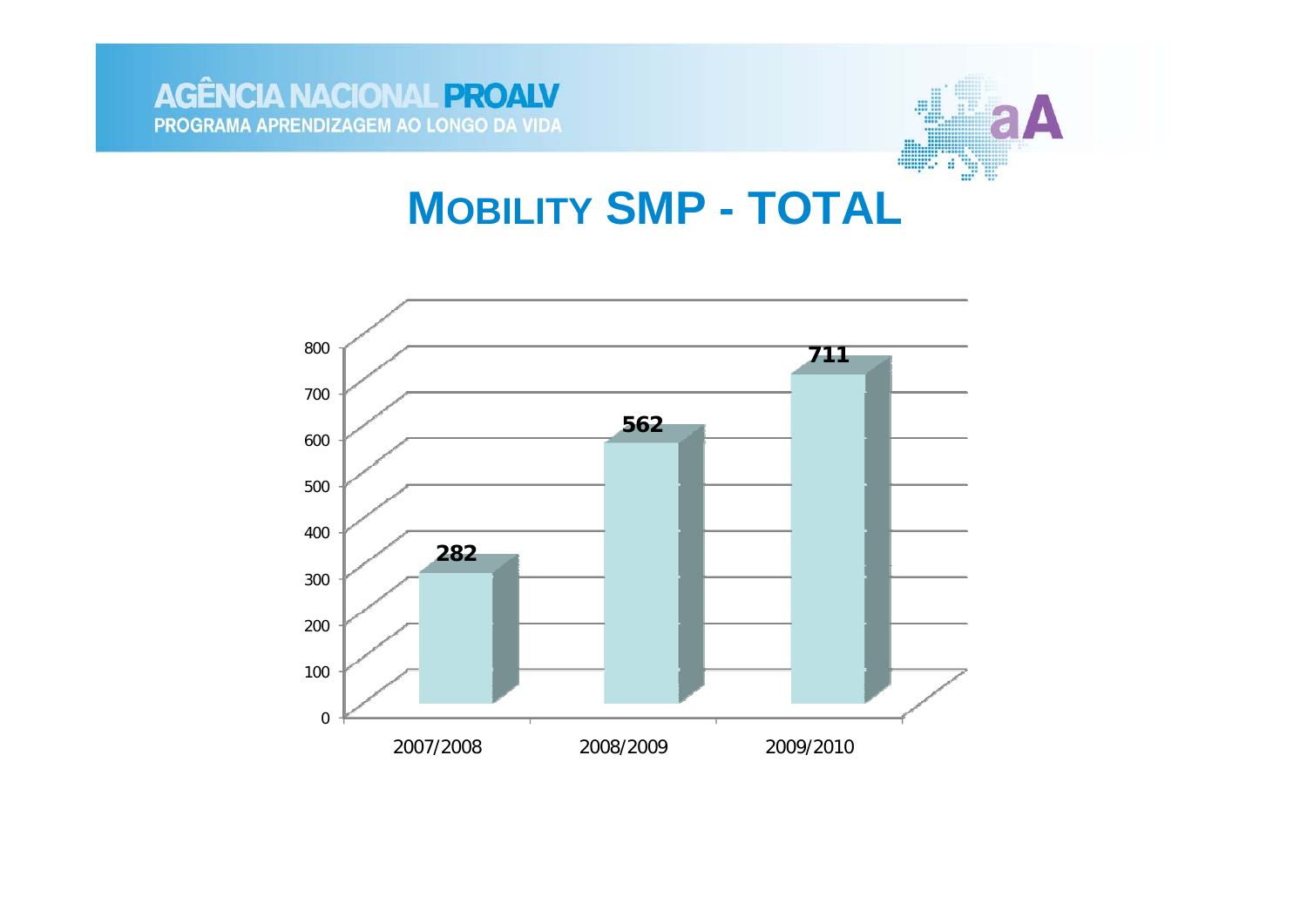

### **HOME HEI SMP**

**2007/2008 2008/2009 2009/2010**

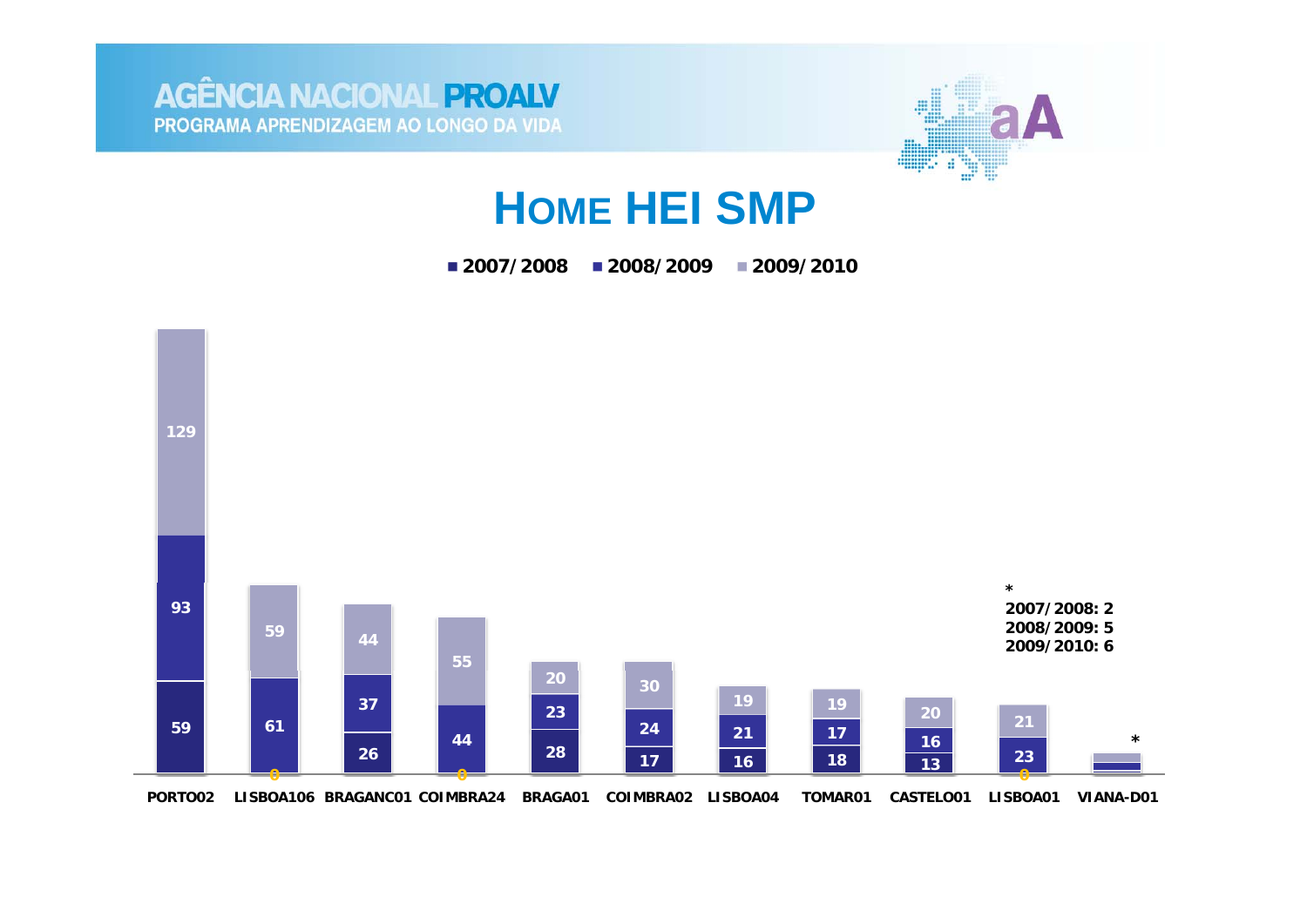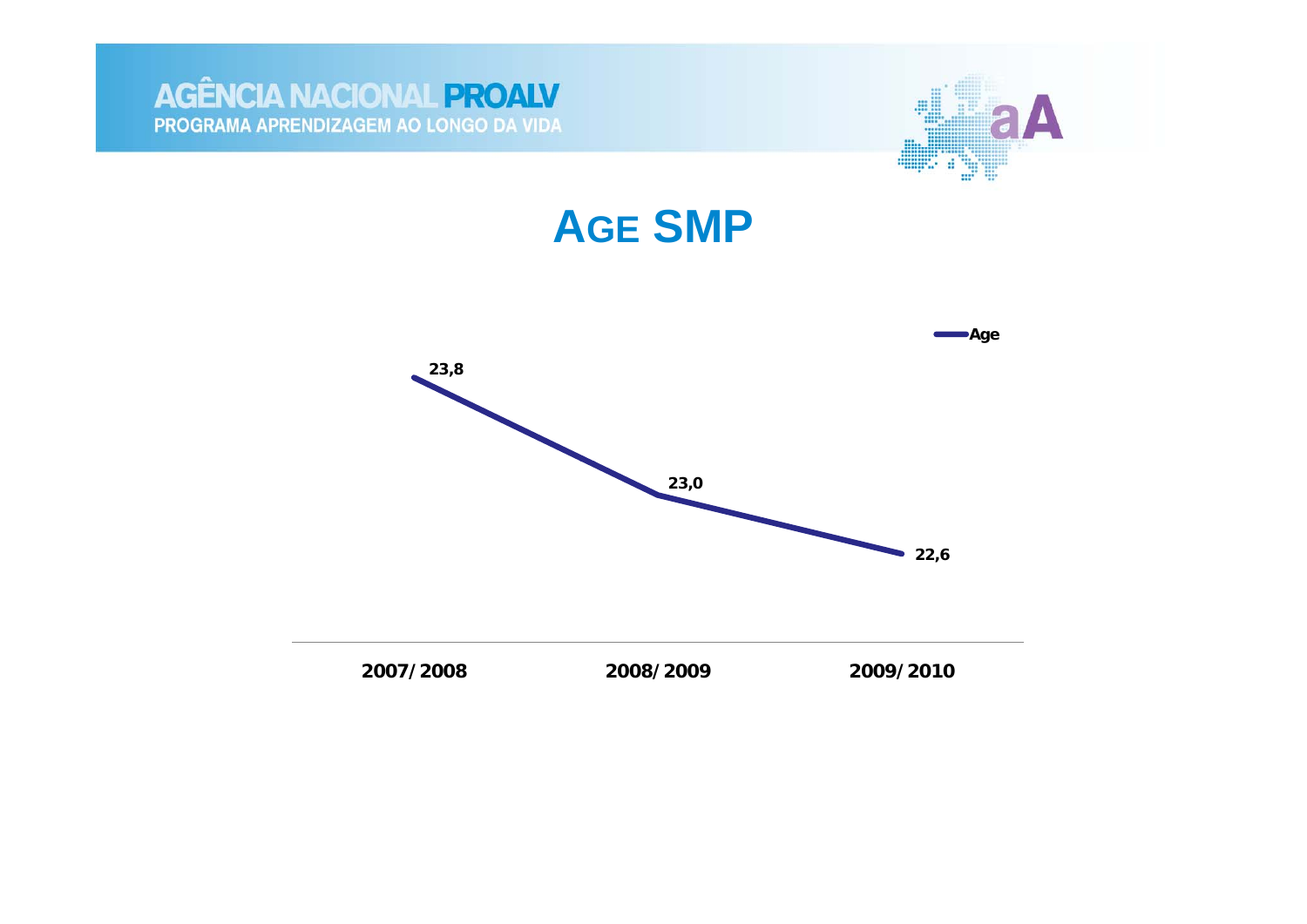



#### **GENDER SMP**

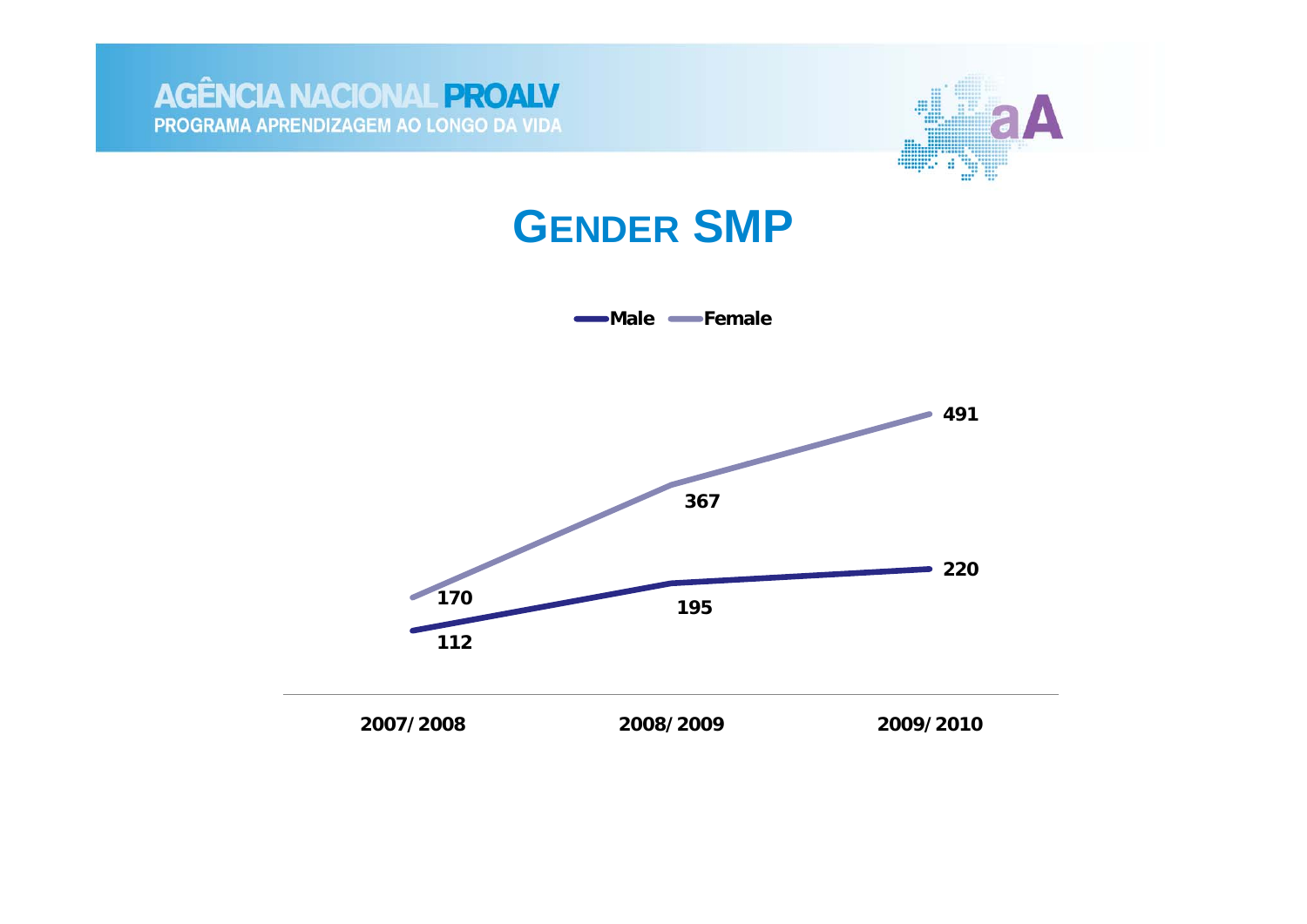

#### **STUDY AREA SMP**

| <b>Academic Year</b> | Area                                            | $n^{\circ}$    |
|----------------------|-------------------------------------------------|----------------|
| 2007/2008            | Pharmacy                                        | 49             |
|                      | Nursing, Midwifery, Physiotherapy               | 38             |
|                      | <b>Informatics, Computer Science</b>            | 15             |
|                      | <b>Veterinary Medicine</b>                      | 12             |
|                      | Architecture, Urban and Regional Planning       | 10             |
|                      | <b>Others: Engineering, Technology</b>          | 10             |
|                      | <b>Biology</b>                                  | 10             |
|                      | <b>Humanities</b>                               | 9              |
|                      | <b>Communication and Information Sciences</b>   | 9              |
|                      | <b>Business Studies and Management Sciences</b> | 8              |
|                      | Tourism, Catering, Hotel Management             | 8              |
|                      | <b>Engineering, Technology</b>                  | 8              |
|                      | <b>Others Medical Sciences</b>                  | 8              |
|                      | <b>Physical Education, Sport Science</b>        | 8              |
|                      | <b>Others Agricultural Sciences</b>             | $\overline{7}$ |
|                      | Art and Design                                  | $\overline{7}$ |
|                      | Translation, Interpretation                     | $\overline{7}$ |
| 2008/2009            | Health (broad programmes)                       | 177            |
|                      | Pharmacy                                        | 51             |
|                      | Business and administration (broad programmes)  | 47             |
|                      | Engineering and engineering trades              | 39             |
|                      | <b>Personal skills</b>                          | 30             |
|                      | Life science                                    | 26             |
|                      | Agriculture, forestry and fishery               | 24             |
|                      | <b>Biology and biochemistry</b>                 | 18             |
|                      | <b>Mathematics and statistics</b>               | 18             |
| 2009/2010            | <b>Nursing and caring</b>                       | 196            |
|                      | Pharmacy                                        | 85             |
|                      | Management and administration                   | 41             |
|                      | <b>Biology and biochemistry</b>                 | 40             |
|                      | <b>Medicine</b>                                 | 38             |
|                      | Veterinary                                      | 29             |
|                      | Health                                          | 28             |
|                      | <b>Business and administration</b>              | 19             |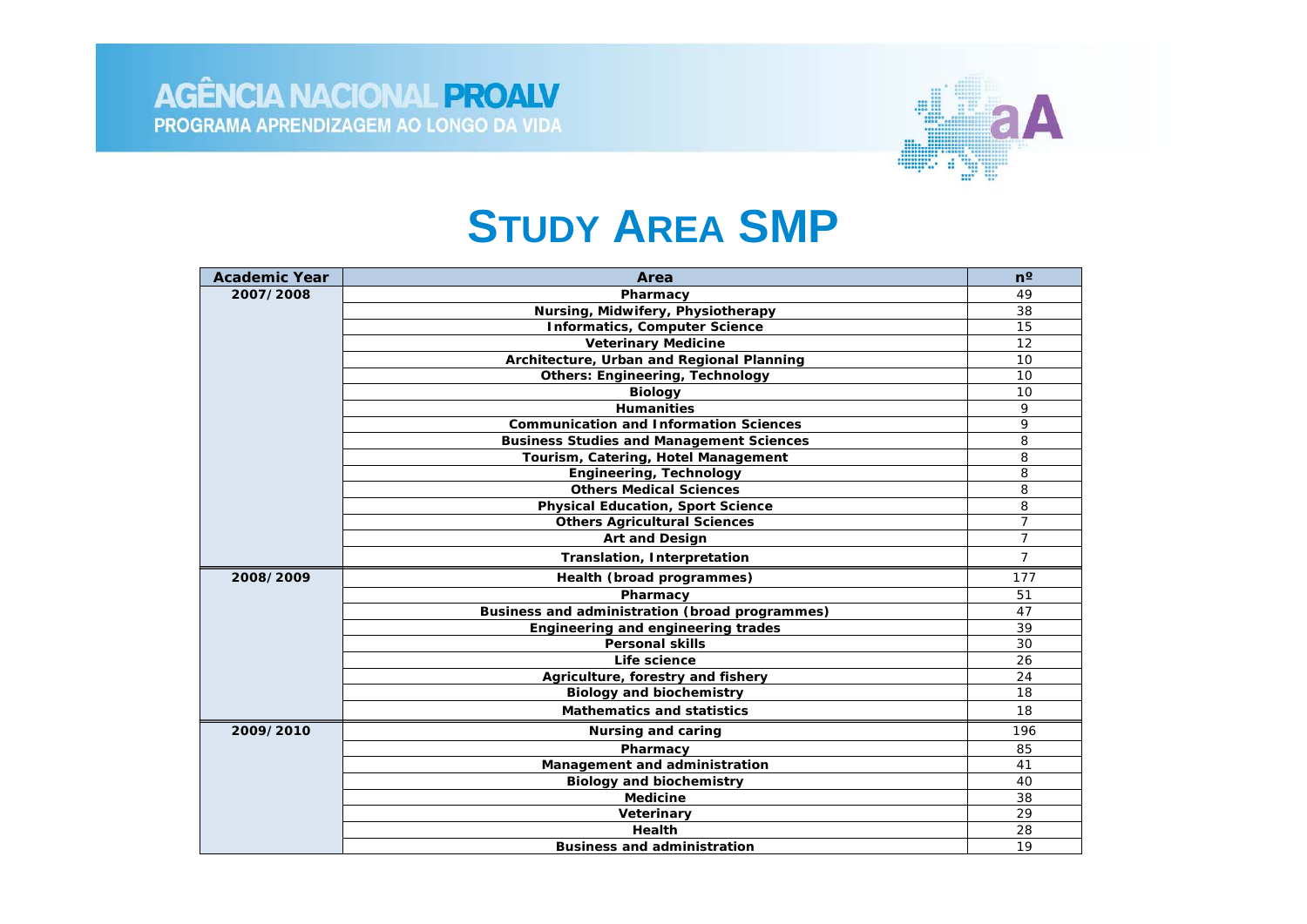



## **HOST COUNTRY SMP**

| <b>Academic</b><br>Year | Country1  | $n^{\rm o}$ | Country2  | $n^{\circ}$ | Country3  | $n^{\circ}$ | Country4  | $n^{\rm o}$ | <b>Country5</b> | $n^{\rm o}$ |
|-------------------------|-----------|-------------|-----------|-------------|-----------|-------------|-----------|-------------|-----------------|-------------|
| 2007/2008               | <b>ES</b> | 146         | <b>NL</b> | 29          | <b>FR</b> | 24          | <b>UK</b> | 18          | IT/DE           | 9           |
| 2008/2009               | <b>ES</b> | 250         | <b>FR</b> | 37          | IT        | 35          | <b>BE</b> | 30          | <b>UK</b>       | 29          |
| 2009/2010               | <b>ES</b> | 327         | IT        | 56          | <b>UK</b> | 50          | FR/BE     | 43          | PL/CZ           | 27          |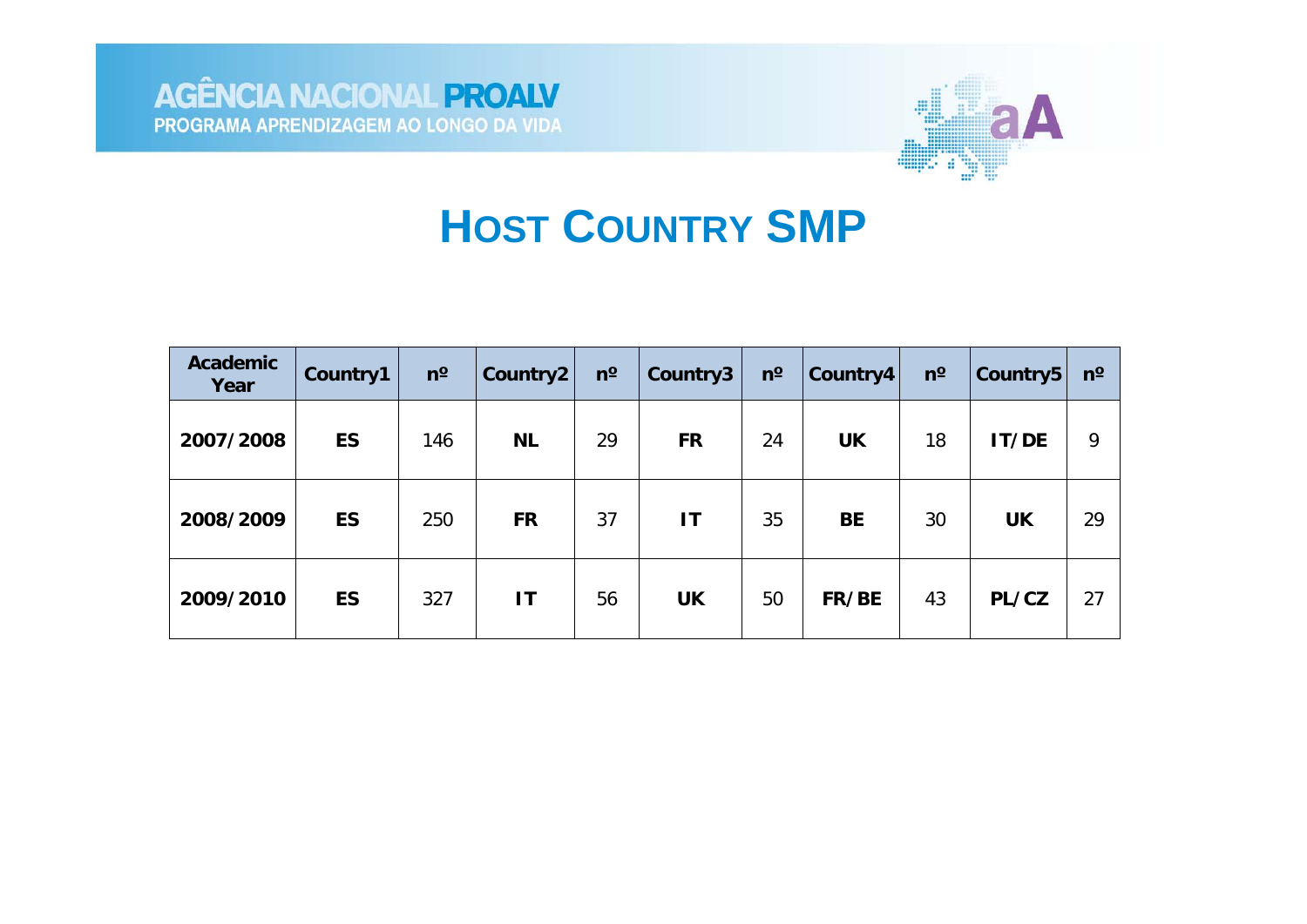



#### **LENGTH MOBILITY SMP**

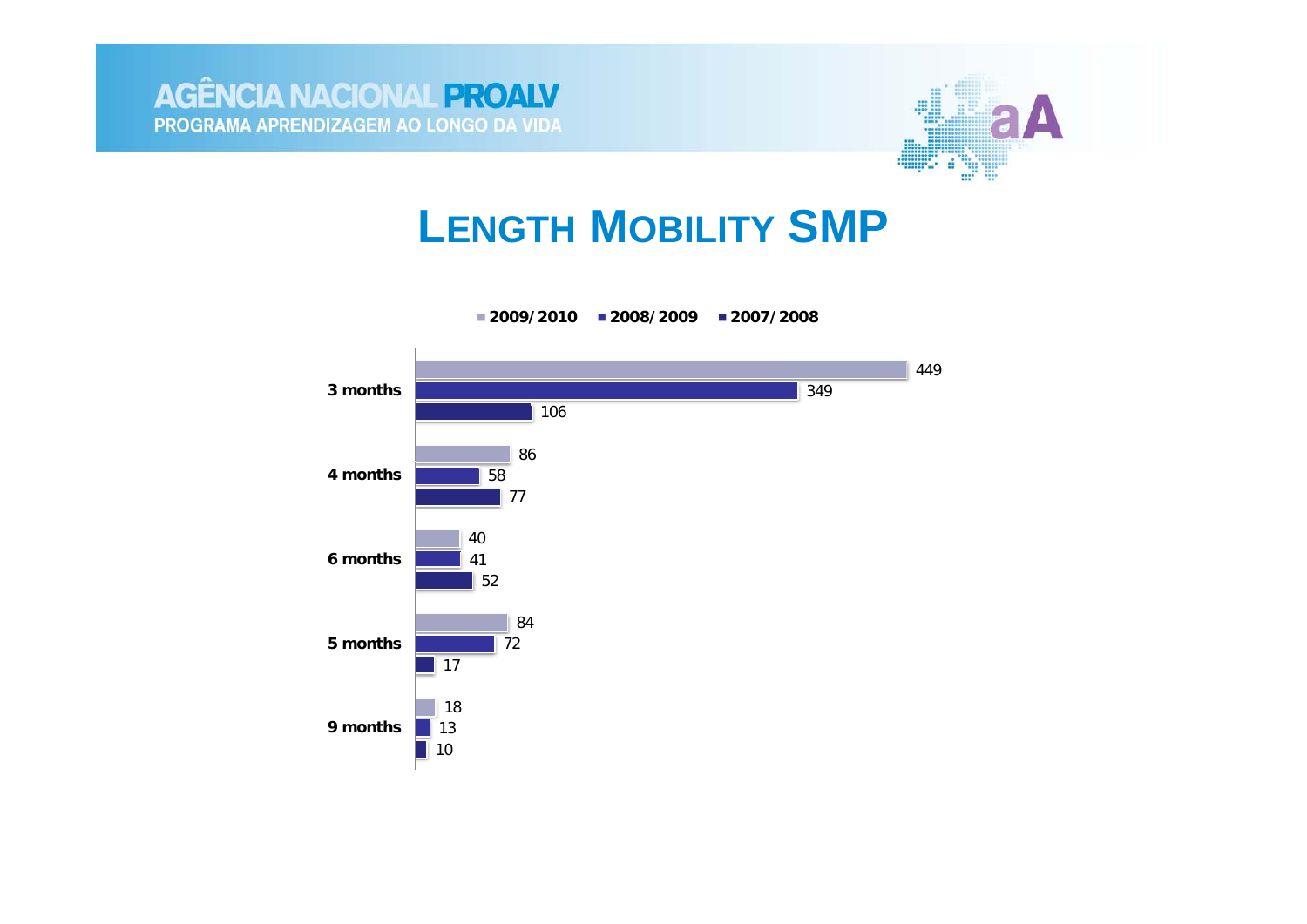

#### **LINGUISTIC PREPARATION SMP**

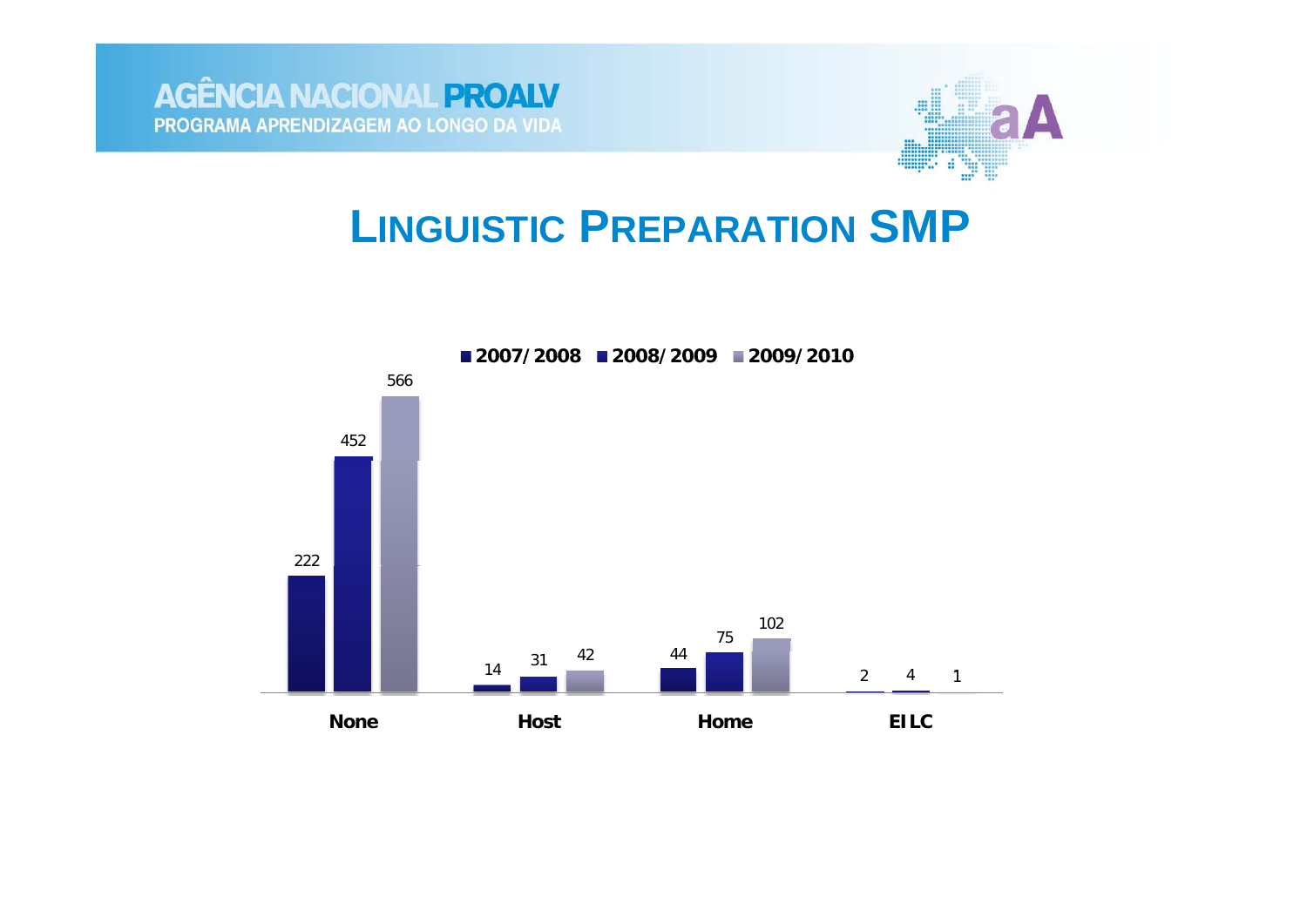

#### **SMP GRANT**

| <b>Erasmus Grant</b>                        | 2007/2008 | 2008/2009         | 2009/2010     |
|---------------------------------------------|-----------|-------------------|---------------|
| <b>None</b>                                 | 9         | 10                | 33            |
| Between €300 and €500                       |           | $\overline{2}$    | 6             |
| Between $€501$ and $€1000$                  |           | 6                 | 141           |
| Between $€1001$ and $€1500$                 | 95        | 227               | 271           |
| Between $€1501$ and $€2000$                 | 111       | 153               | 144           |
| Between $\epsilon$ 2001 and $\epsilon$ 2500 | 45        | 95                | 49            |
| Between $\epsilon$ 2501 and $\epsilon$ 3000 | 14        | 33                | 28            |
| Between $\epsilon$ 3001 and $\epsilon$ 3500 | 6         | 20                | 15            |
| Between $€3501$ and $€4000$                 |           | $12 \overline{ }$ | 15            |
| Between $€4001$ and $€4500$                 |           | 0                 | 6             |
| Between $€4501$ and $€5000$                 |           | $\mathcal{P}$     | 1             |
| Between $€5001$ and $€6000$                 |           |                   | $\mathcal{P}$ |
| Between $€6001$ and $€6500$                 |           | 0                 |               |
| Between $€6501$ and $€7000$                 |           | $\Omega$          |               |
| More than $€7000$                           |           |                   |               |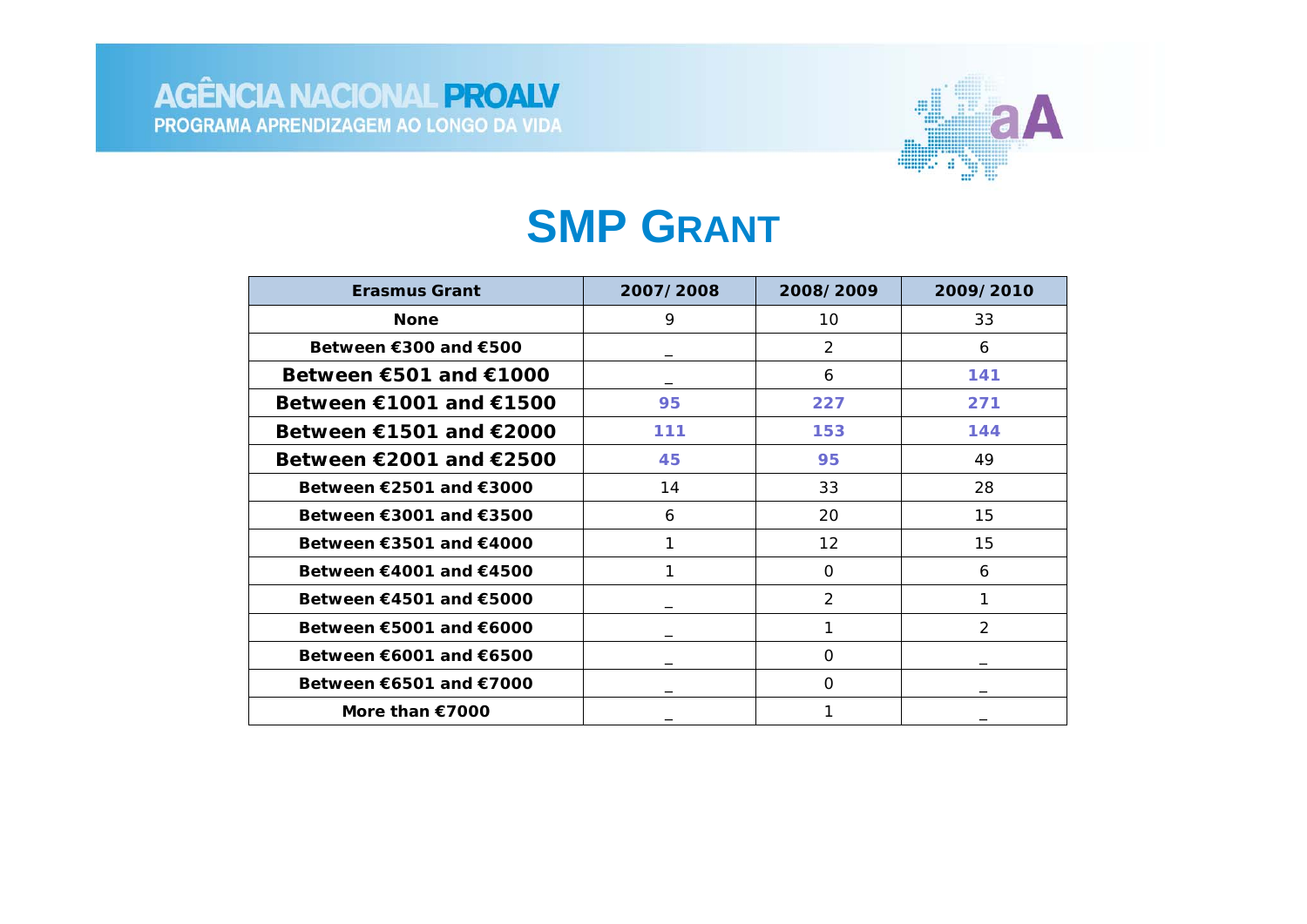



## **STA STAFF TEACHING ASSIGNMENTS**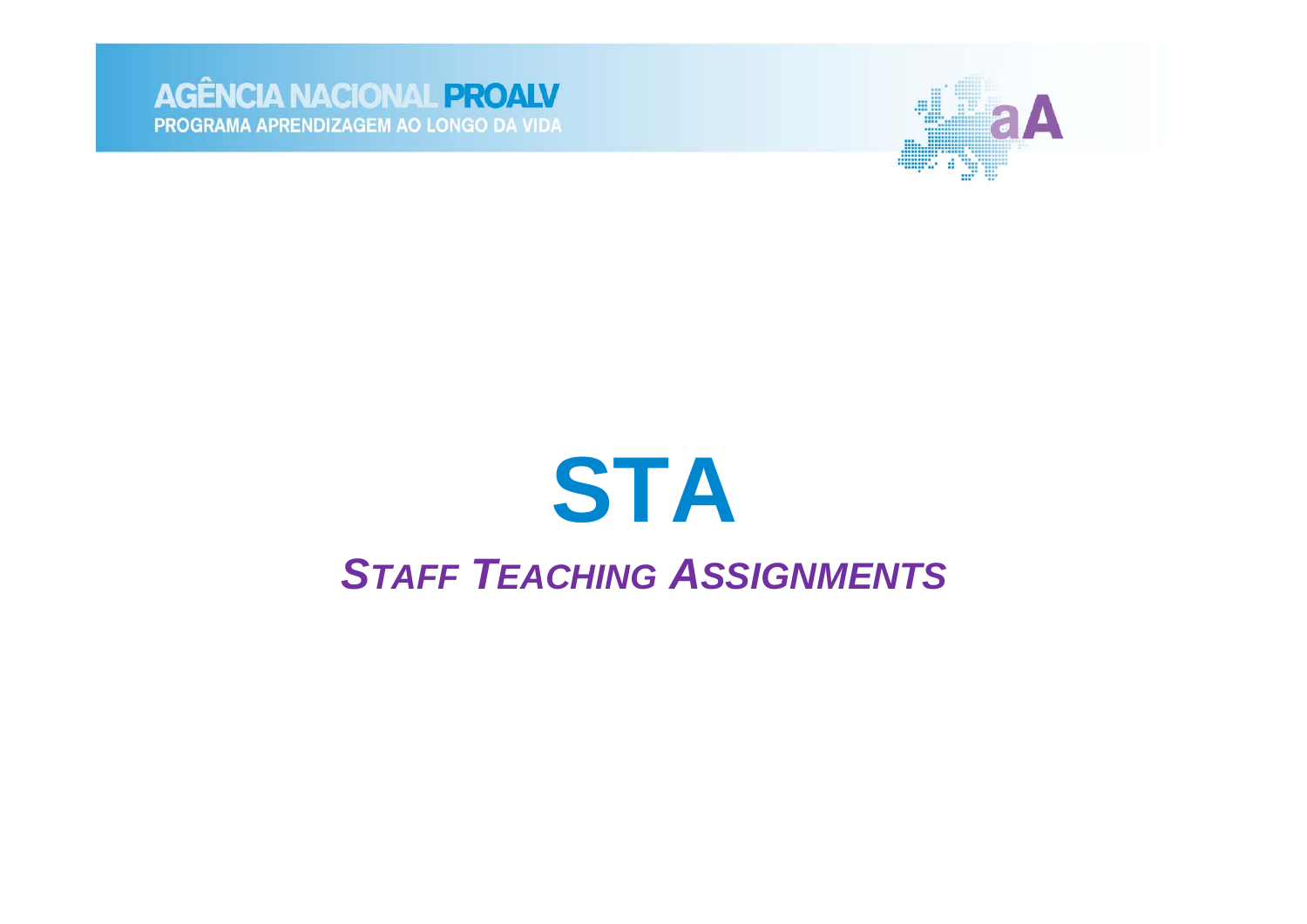

### **MOBILITY STA - TOTAL**

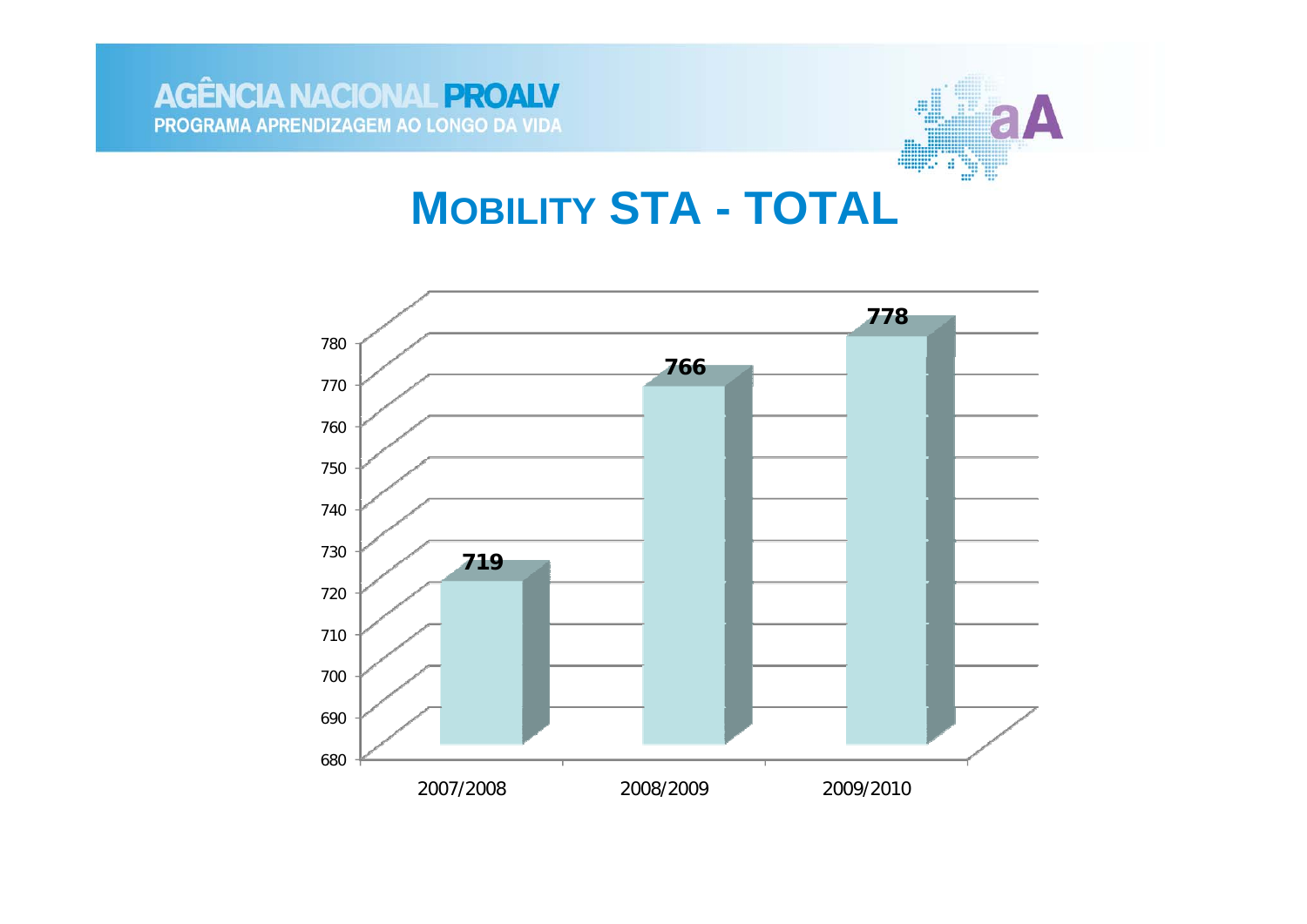



## **HOME HEI STA**

**2007/2008 2008/2009 2009/2010**

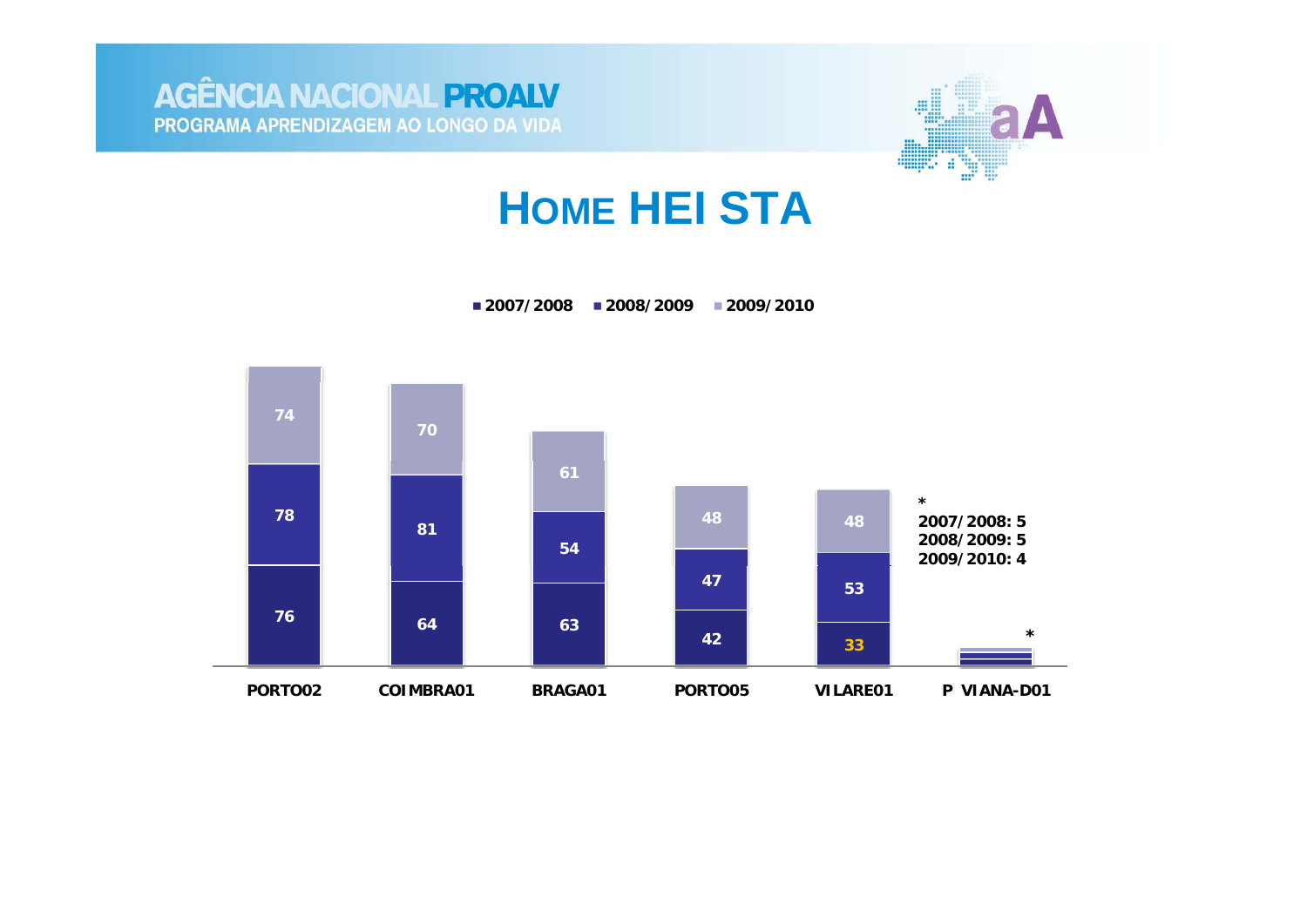



#### **GENDER STA**

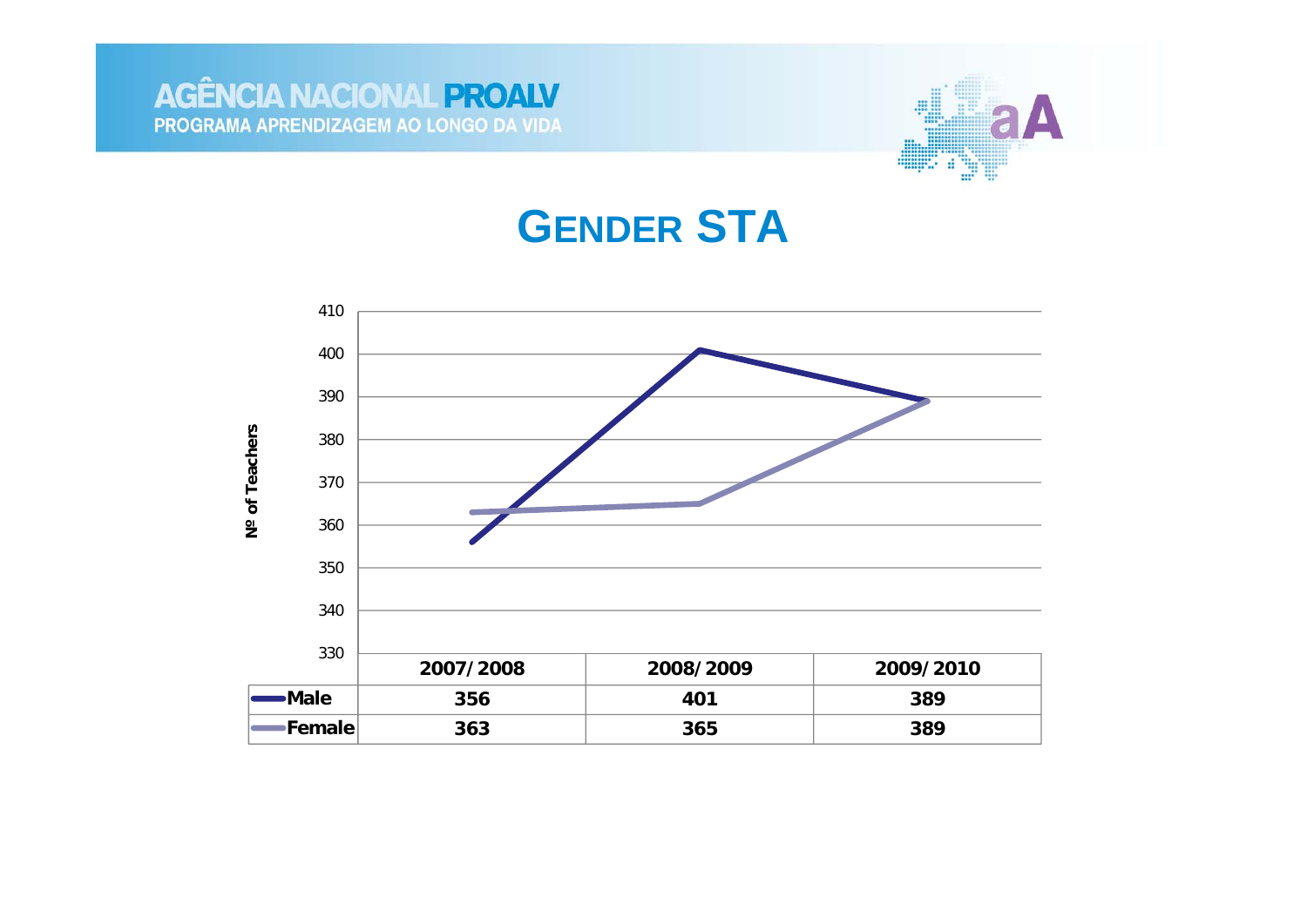

## **STUDY AREA STA**

| <b>Acedemic Year</b> | Area                                                     | $n^{\circ}$ |
|----------------------|----------------------------------------------------------|-------------|
| 2007/2008            | Nursing, Midwifery, Physiotherapy                        | 69          |
|                      | <b>Education, Teacher Training</b>                       | 49          |
|                      | Languages and Philological Sciences                      | 46          |
|                      | <b>Business Studies, Management Science</b>              | 45          |
|                      | <b>Physical Education, Sport Science</b>                 | 34          |
| 2008/2009            | Health (broad programmes)                                | 111         |
|                      | <b>Foreign languages</b>                                 | 83          |
|                      | <b>Business and administration (broad</b><br>programmes) | 65          |
|                      | Engineering and engineering trades                       | 54          |
|                      | Social and behavioural science (broad<br>programmes)     | 54          |
|                      | Basic/broad, general programmes                          | 41          |
| 2009/2010            | Nursing and caring                                       | 68          |
|                      | <b>Foreign languages</b>                                 | 61          |
|                      | <b>Business and administration</b>                       | 53          |
|                      | Teacher training and education science                   | 52          |
|                      | <b>Sports</b>                                            | 52          |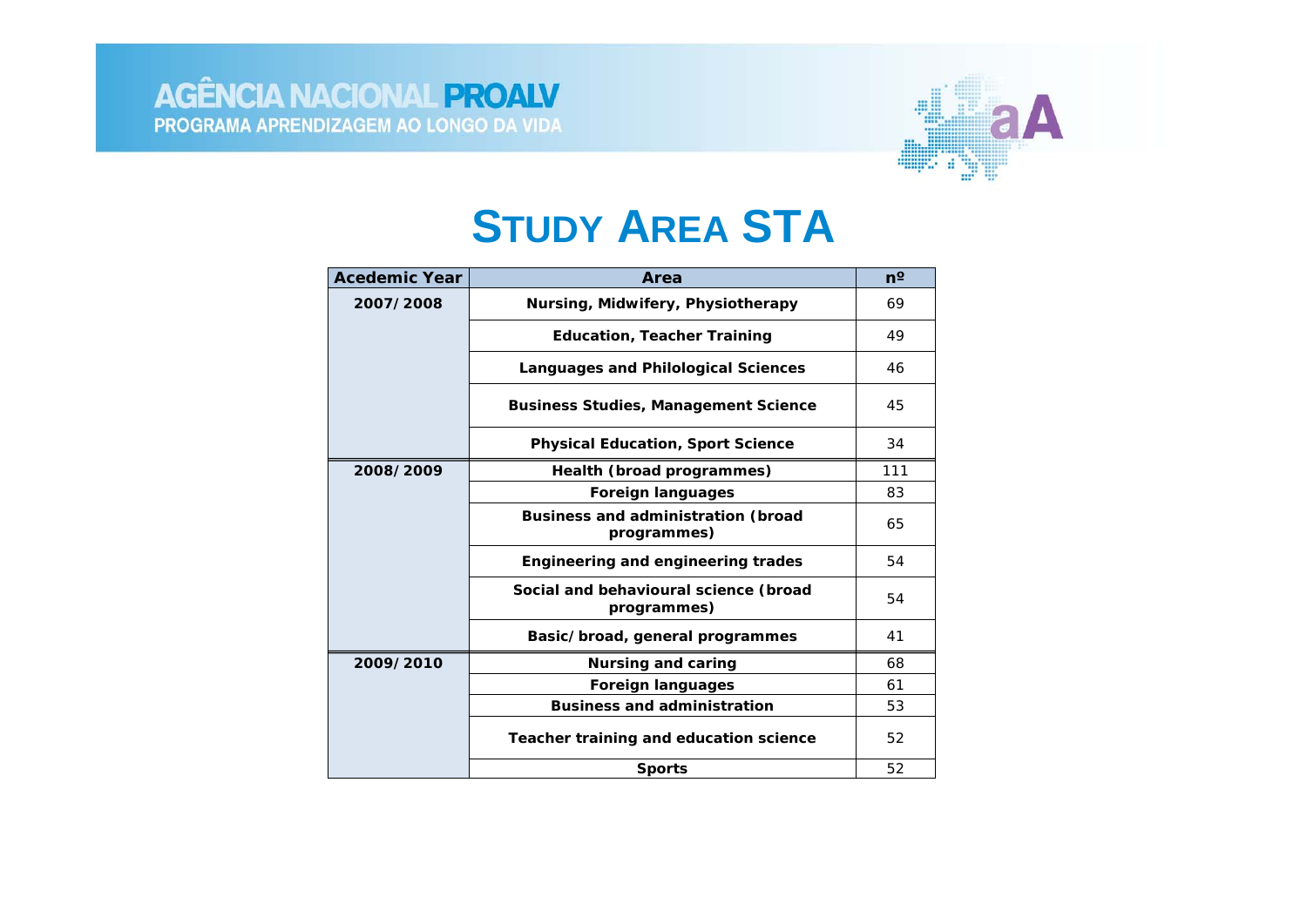



## **HOST COUNTRY STA**

| <b>Academic</b><br>Year | Country1  | $n^{\circ}$ | Country2     | $n^{\circ}$ | Country3  | $n^{\circ}$ | Country4  | $n^{\circ}$ | Country <sub>5</sub> | $n^{\circ}$ |
|-------------------------|-----------|-------------|--------------|-------------|-----------|-------------|-----------|-------------|----------------------|-------------|
| 2007/2008               | <b>ES</b> | 187         | $\mathbf{I}$ | 109         | <b>FR</b> | 51          | <b>PL</b> | 37          | <b>BE</b>            | 33          |
| 2008/2009               | <b>ES</b> | 215         | $\mathbf{I}$ | 90          | <b>FR</b> | 50          | FI/BE     | 40          | <b>DE</b>            | 30          |
| 2009/2010               | <b>ES</b> | 200         | ΙT           | 81          | <b>FR</b> | 65          | <b>BE</b> | 48          | CZ                   | 37          |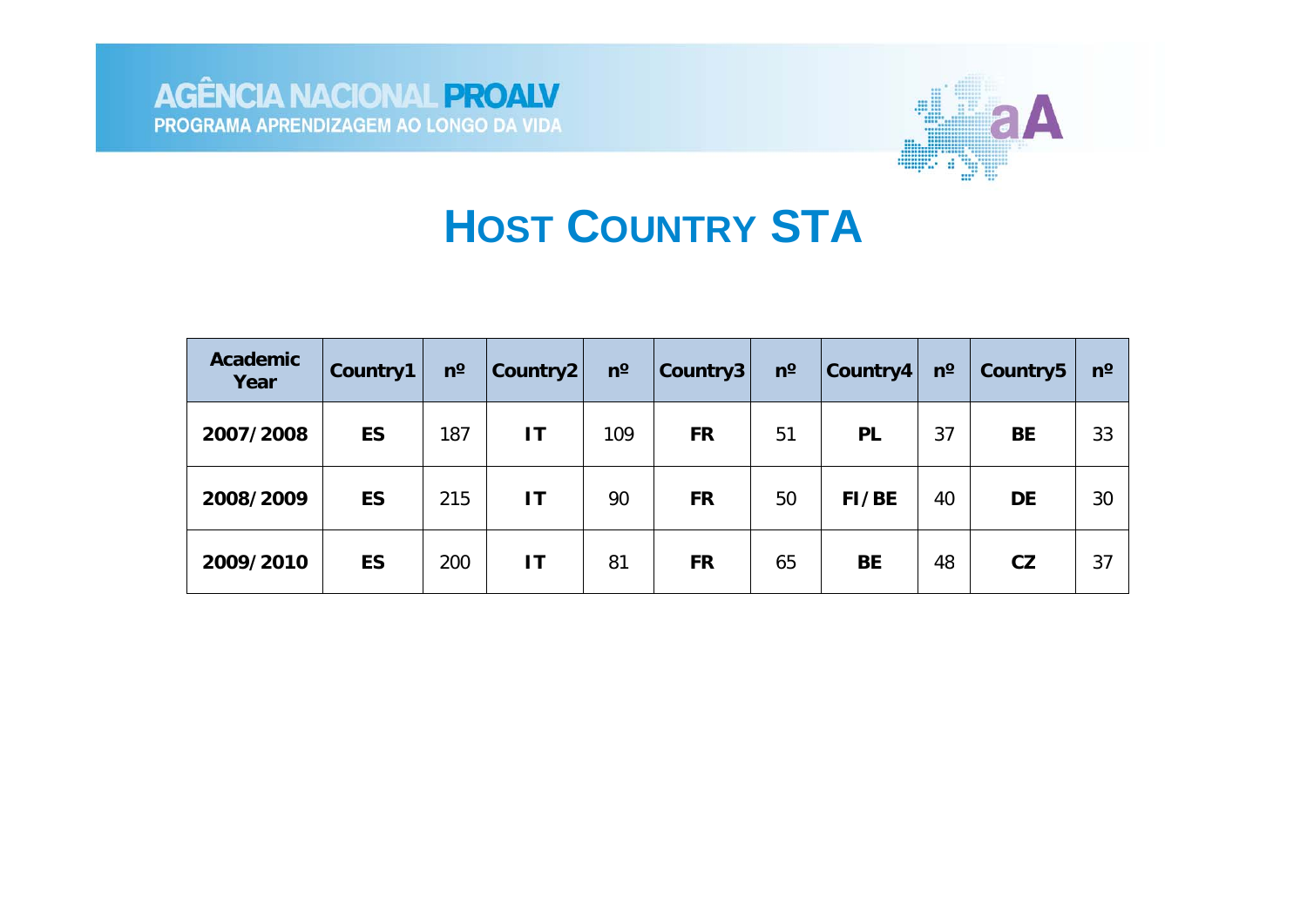

#### **LENGTH MOBILITY STA**







**Length STA hours**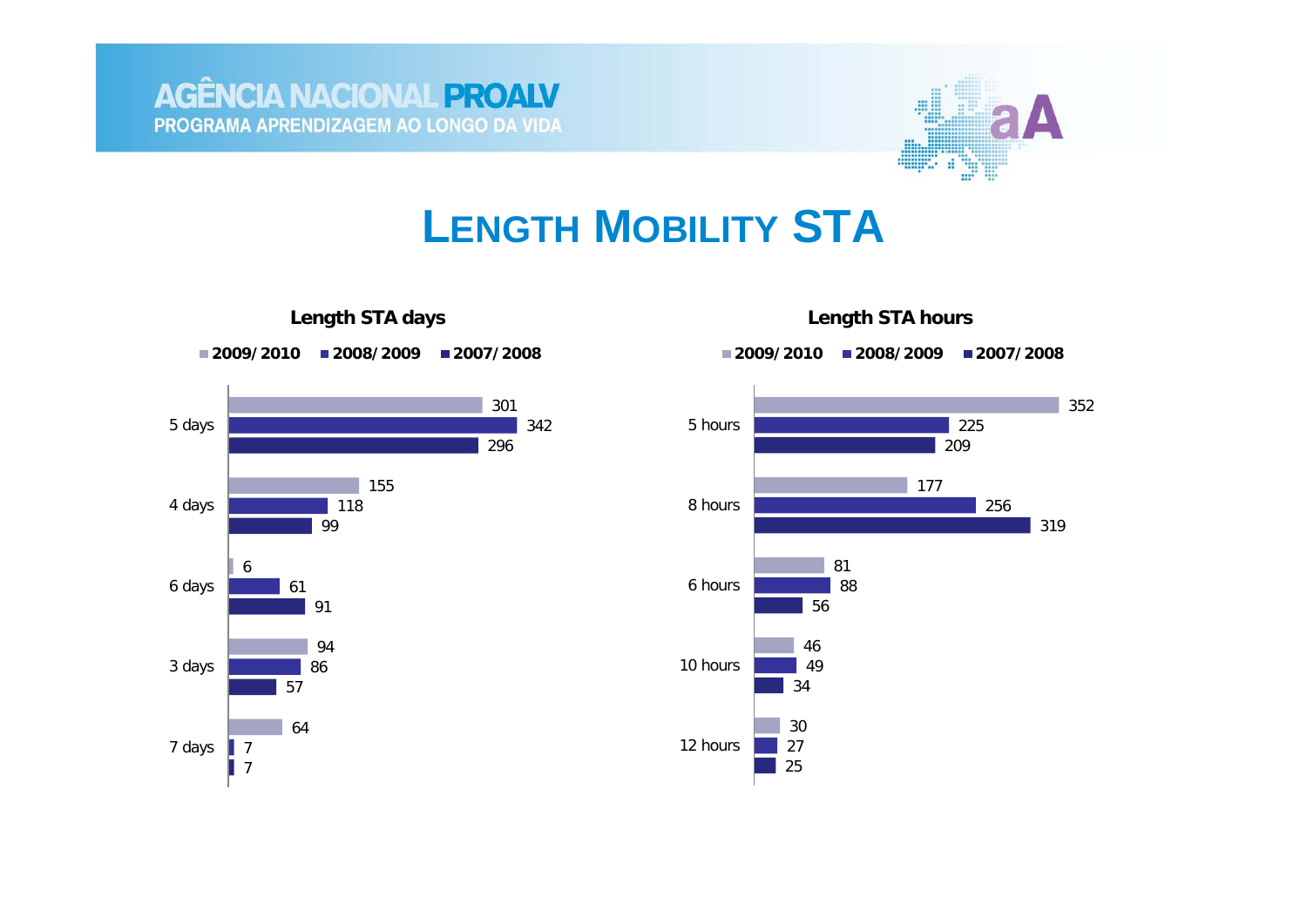

## **STA GRANT**

| <b>Erasmus Grant</b>                      | 2007/2008 | 2008/2009 | 2009/2010 |
|-------------------------------------------|-----------|-----------|-----------|
| <b>None</b>                               | 0         | 49        | 45        |
| Less than €100                            | 8         |           |           |
| Between $€101$ and $€200$                 | 10        |           | 4         |
| Between $\epsilon$ 201 and $\epsilon$ 300 | 7         | 9         | 10        |
| Between $€301$ and $€400$                 | 20        | 17        | 8         |
| Between €401 and €500                     | 32        | 27        | 46        |
| Between $\epsilon$ 501 and $\epsilon$ 600 | 43        | 68        | 71        |
| Between $€601$ and $€700$                 | 23        | 74        | 108       |
| Between $€701$ and $€800$                 | 59        | 69        | 119       |
| Between $€801$ and $€900$                 | 67        | 75        | 101       |
| Between $€901$ and $€1000$                | 210       | 101       | 111       |
| Between $€1001$ and $€1500$               | 226       | 241       | 148       |
| Between $€1501$ and $€2000$               | 14        | 31        | 6         |
| More than $\epsilon$ 2000                 | O         | 3         | O         |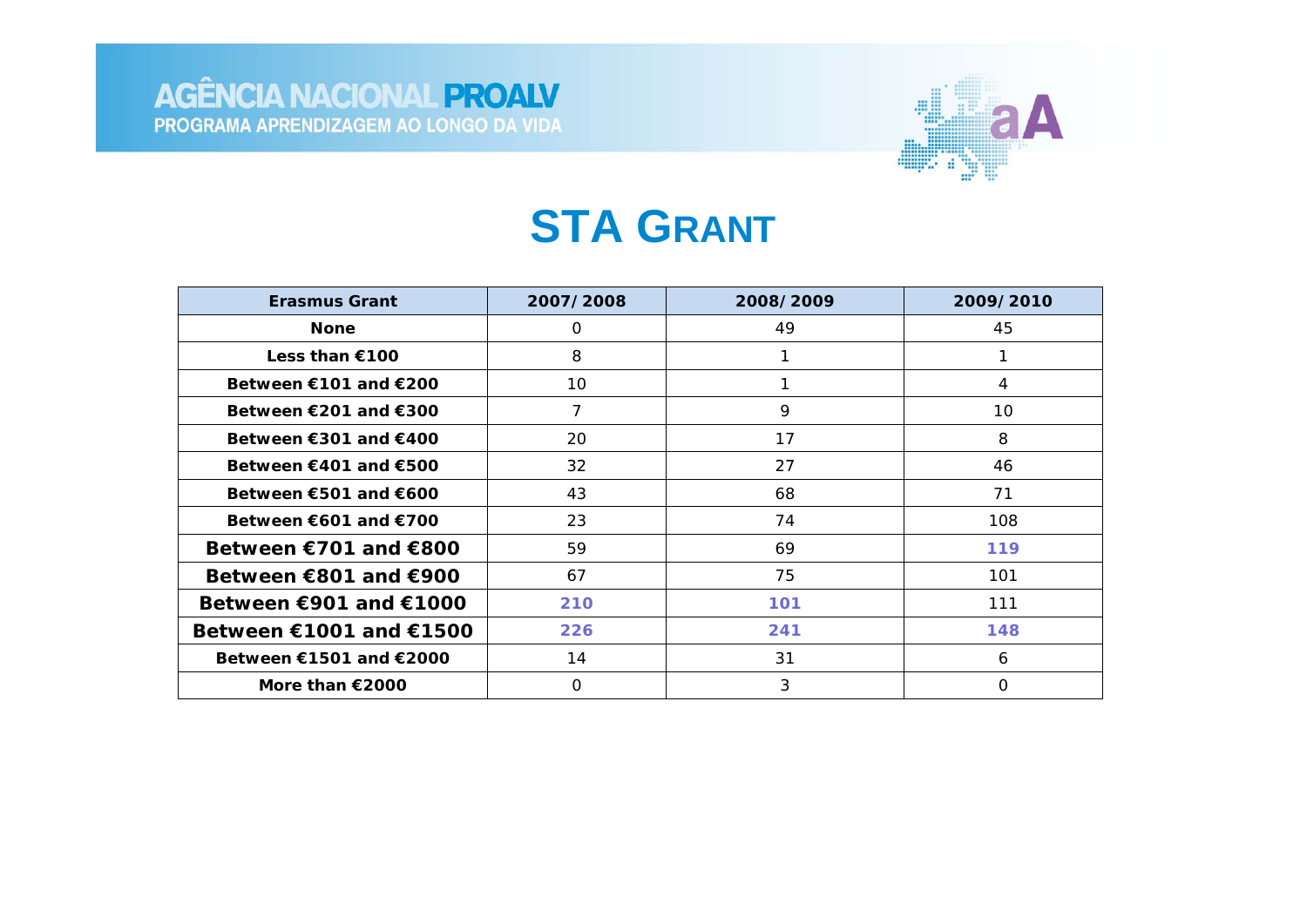



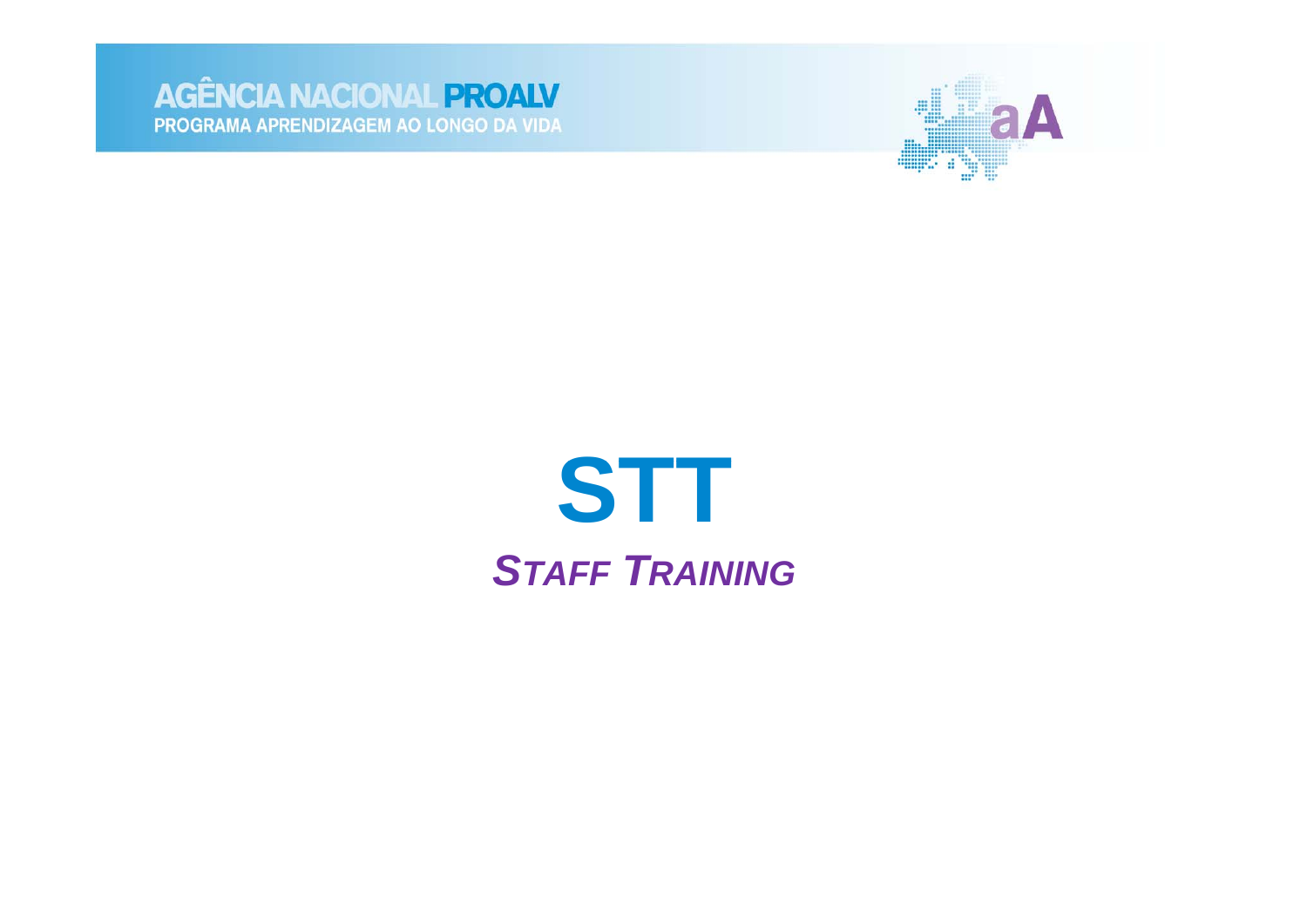



### **MOBILITY STT - TOTAL**

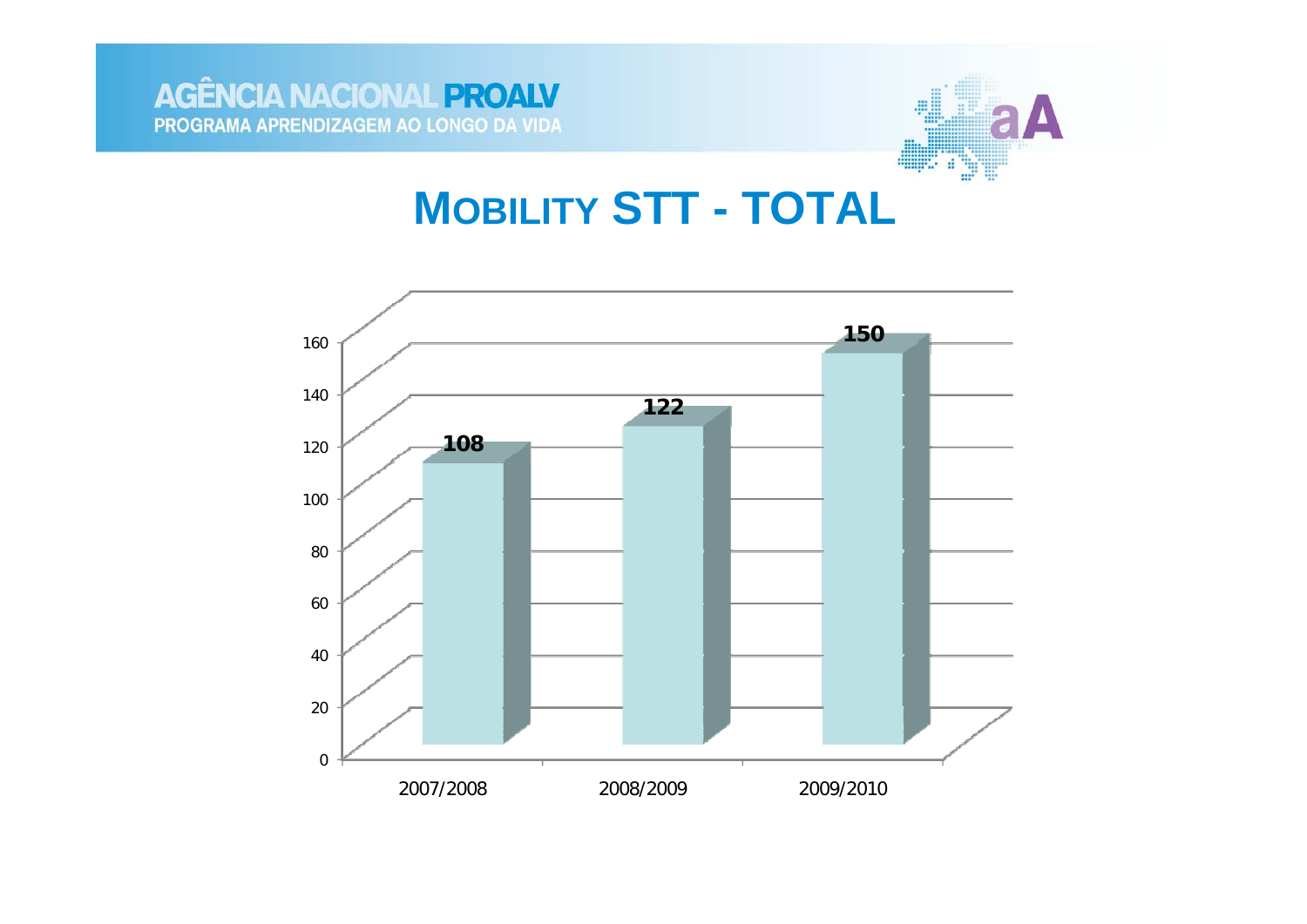



#### **HOME HEI STT**

**2007/2008 2008/2009 2009/2010**

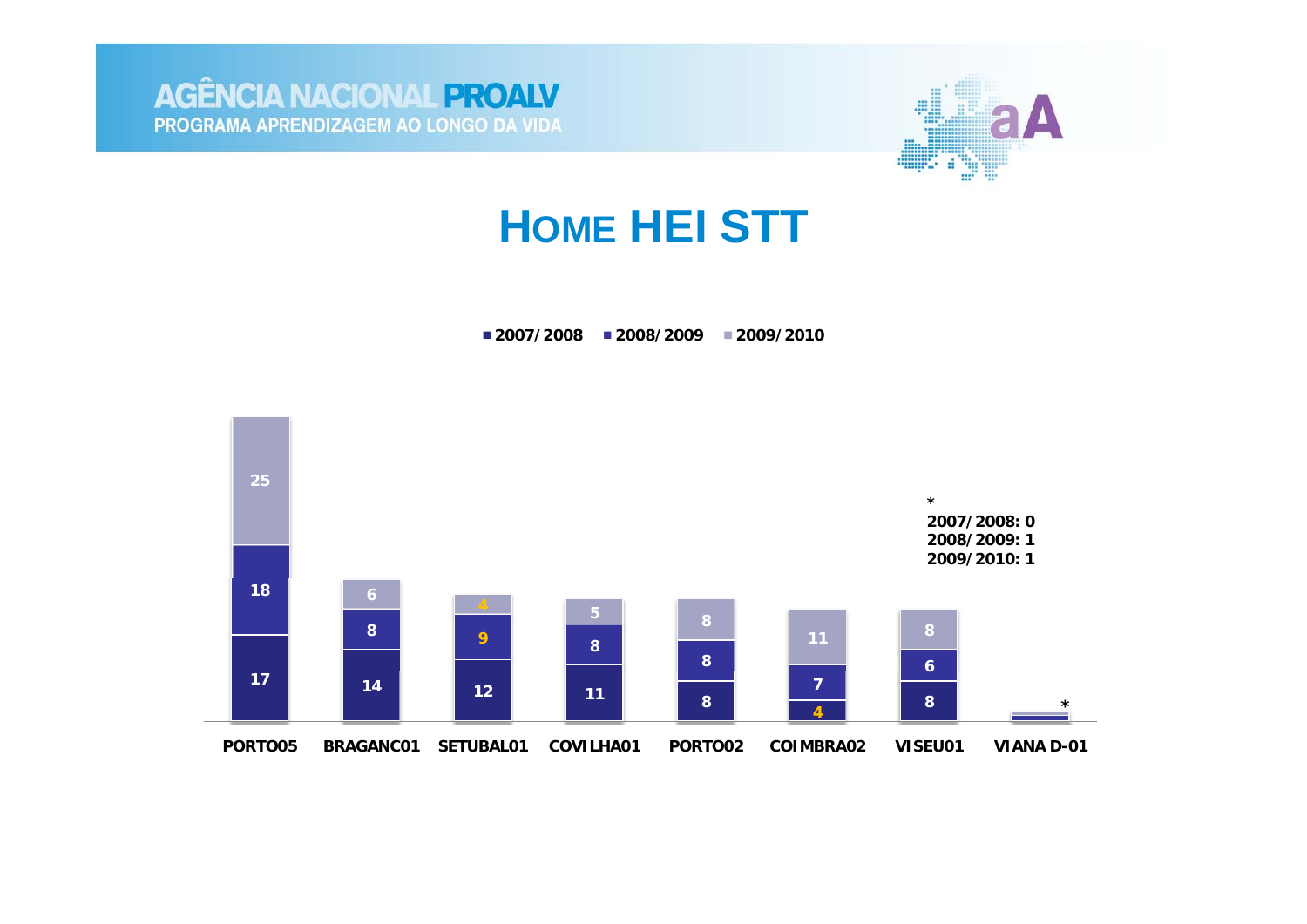



#### **GENDER STT**

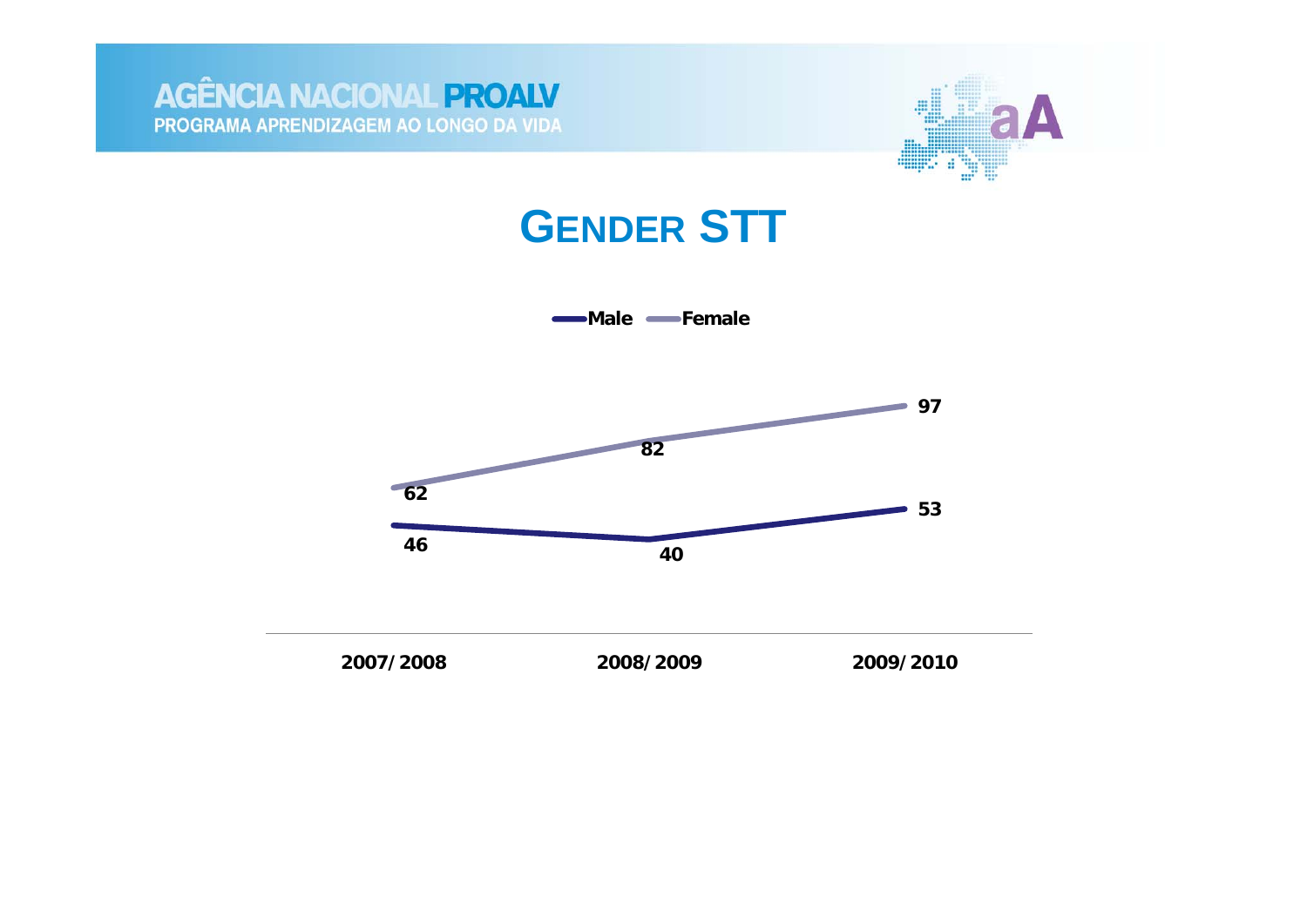

## **PROFESSIONAL CATEGORY STT**

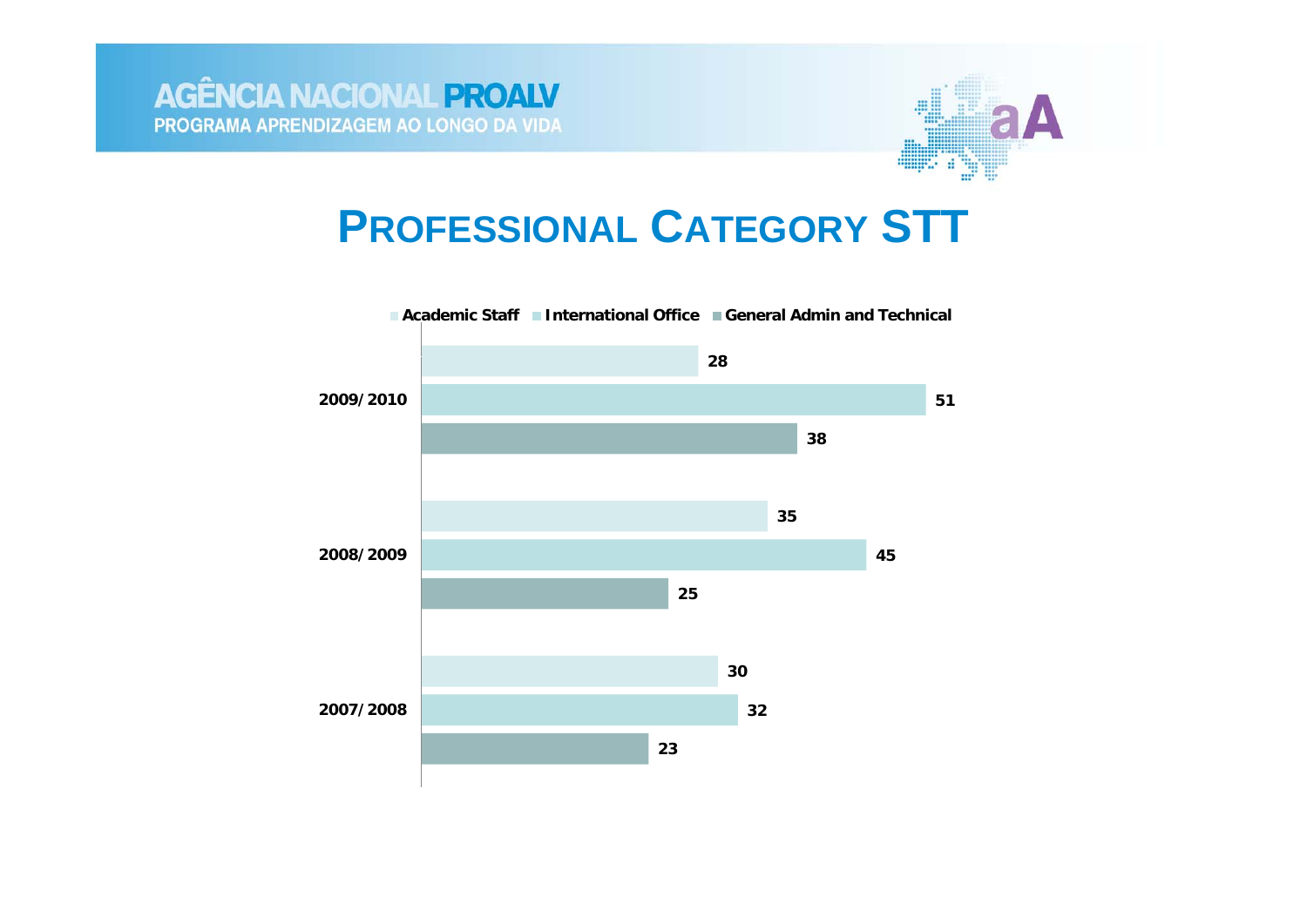

## **HOST ENTERPRISE ACTIVITY TYPE STT**

**2007/20082008/2009 2009/2010**

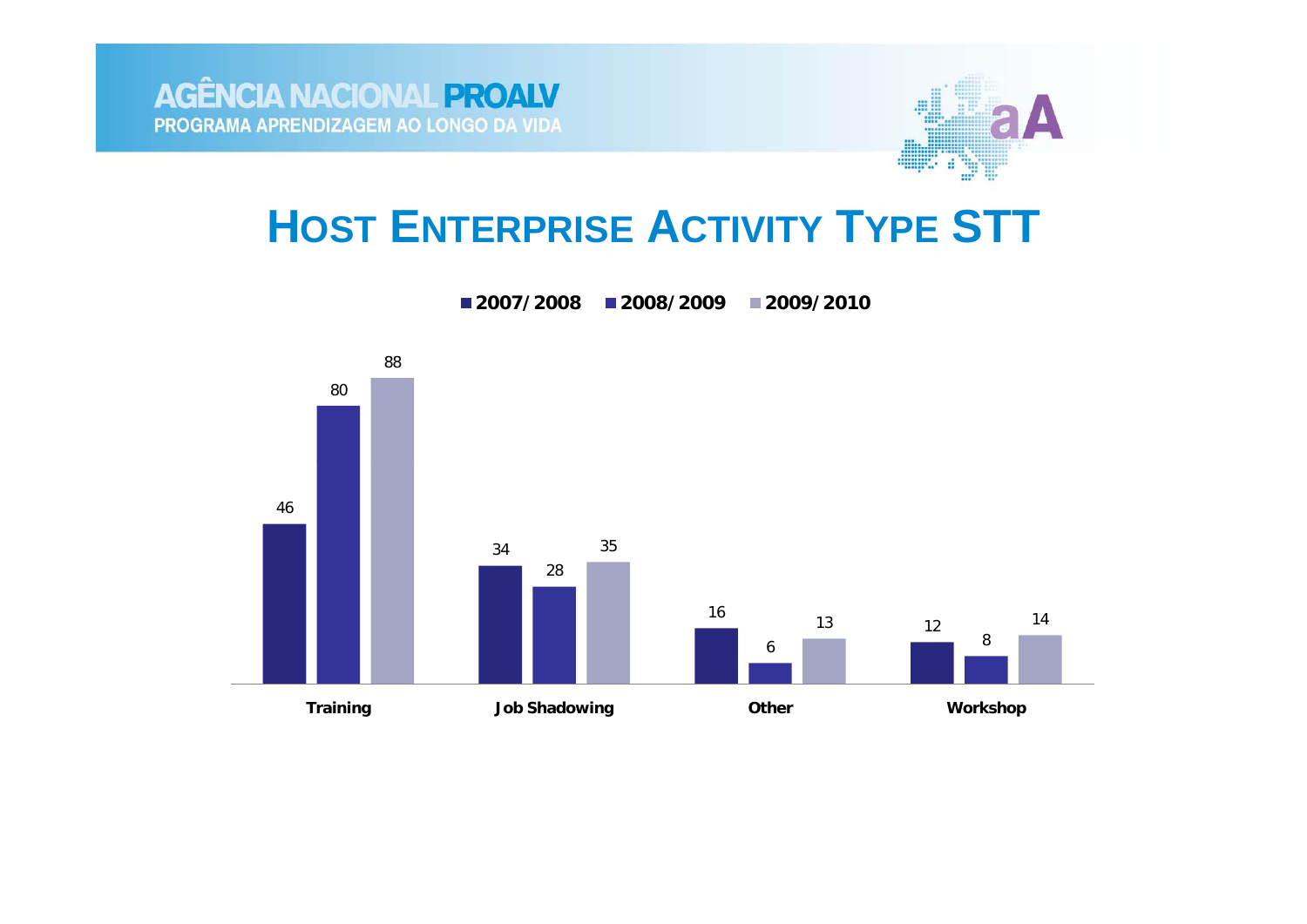

## **HOST HEI COUNTRY STT**

| Year      | Country1  | $n^{\circ}$ | Country2  | $n^{\circ}$ | Country3     | $n^{\circ}$ | Country4 | $n^{\circ}$ | Country5                       | $n^{\rm o}$ |
|-----------|-----------|-------------|-----------|-------------|--------------|-------------|----------|-------------|--------------------------------|-------------|
| 2007/2008 | <b>ES</b> | 31          | <b>UK</b> | 9           | <b>PT</b>    | 8           | IT       | ⇁           | <b>FI/NL/IRL/</b><br><b>DE</b> | 5           |
| 2008/2009 | <b>ES</b> | 27          | <b>UK</b> | 11          | DE           | 9           | NL/FI    | 6           | PT                             | 5           |
| 2009/2010 | <b>ES</b> | 46          | <b>UK</b> | 13          | <b>FR/FI</b> | 9           | IT       | 8           | <b>NL</b>                      |             |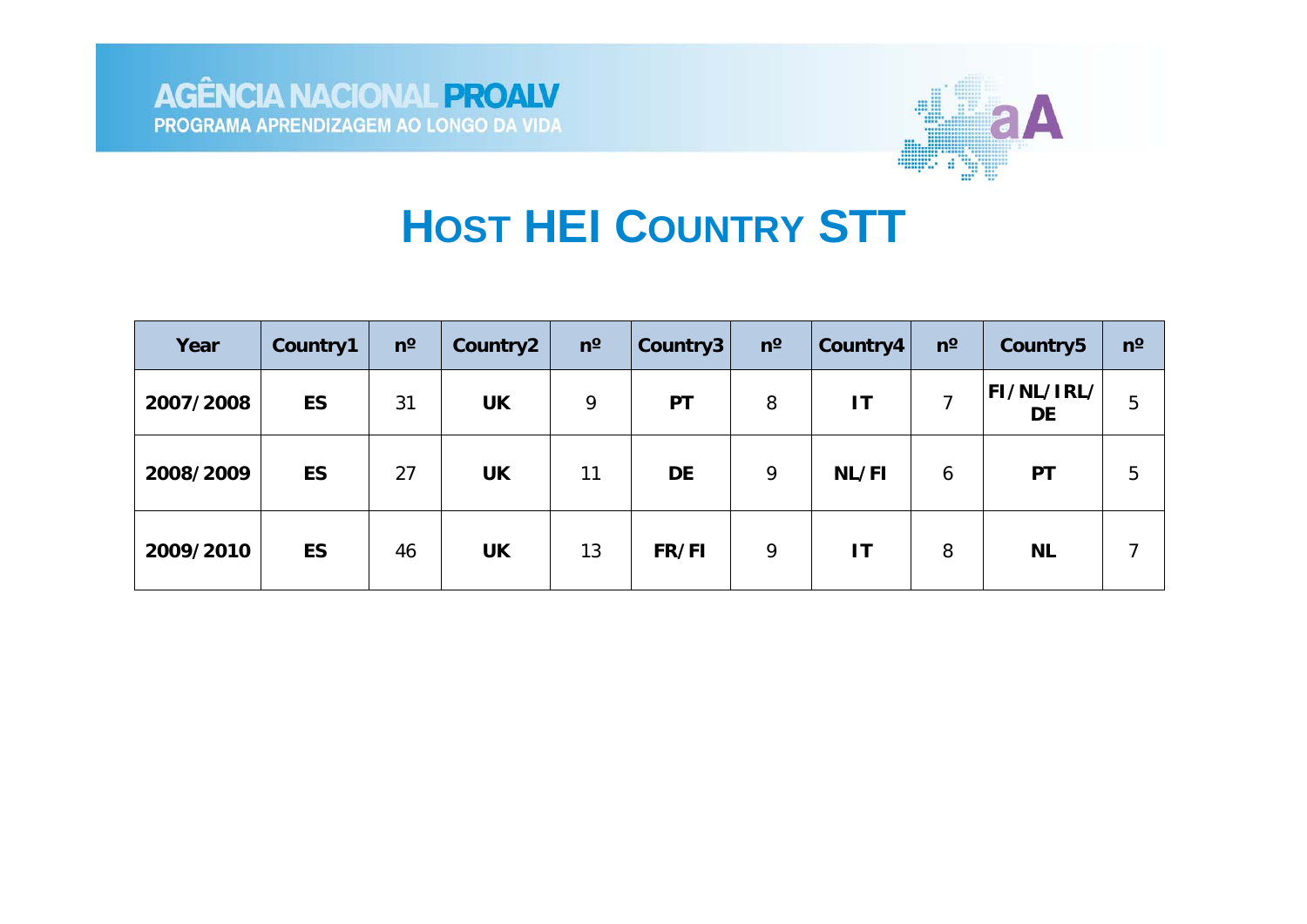

## **HOST ENTERPRISE COUNTRY STT**

| <b>Academic Year</b> | Country1 | n° | Country2 | $n^{\circ}$ |
|----------------------|----------|----|----------|-------------|
| 2007/2008            | DE       |    | ES       |             |
| 2008/2009            | ES       |    | SL/BE    | ົ           |
| 2009/2010            | FR       |    | ES/NL    |             |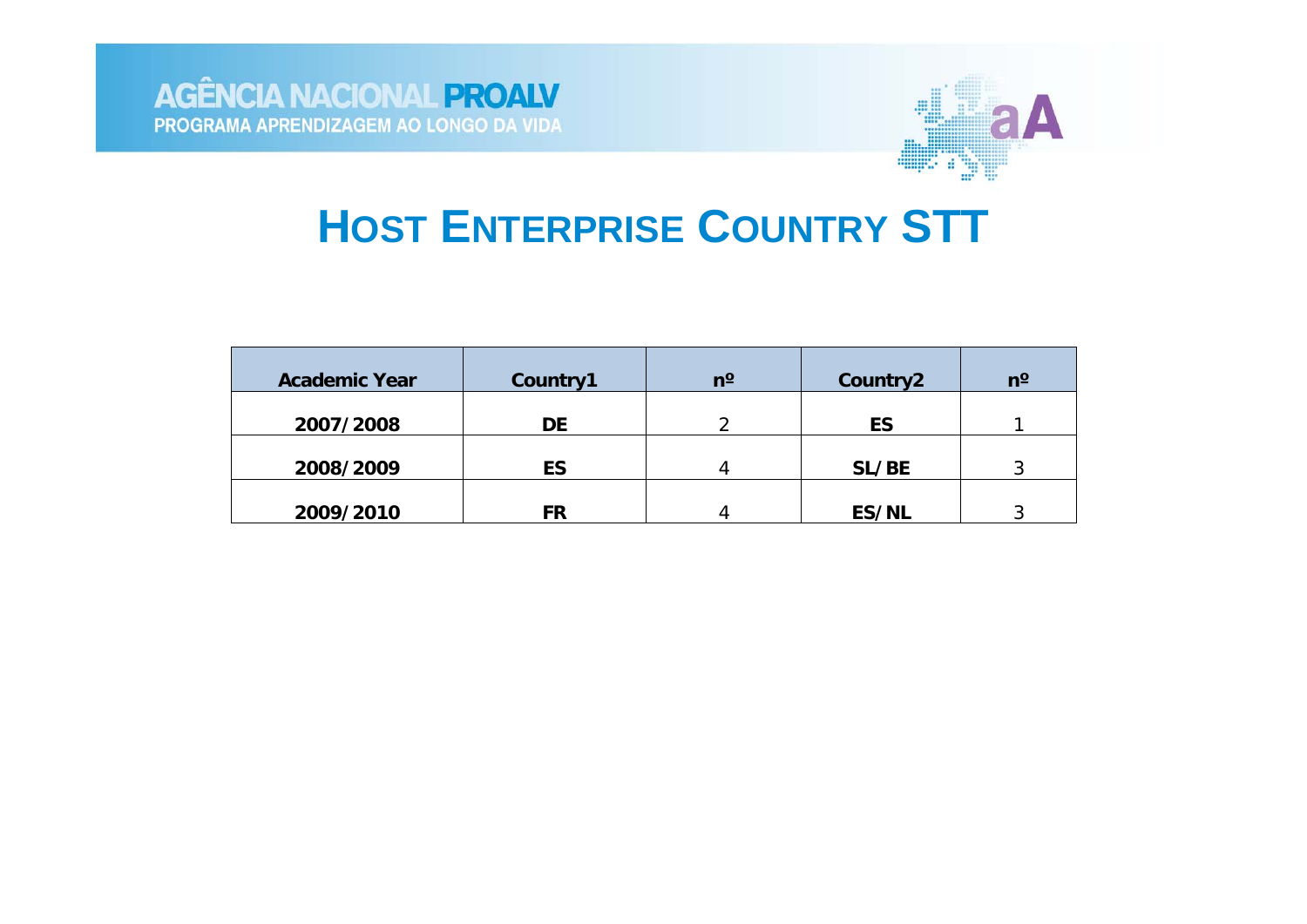

## **HOST ENTERPRISE TYPE STT**

| <b>Type</b>                                          | 2007/2008 | 2008/2009 | 2009/2010 |
|------------------------------------------------------|-----------|-----------|-----------|
| Professional, scientific<br>and technical activities | 3         | 8         |           |
| <b>Accommodation and food</b><br>service activities  | ( )       |           |           |
| <b>Information and</b><br>communication              | ∩         |           | ∩         |
| <b>Education</b>                                     | O         | 6         | 18        |
| Human health and social<br>work activities           | O         | 1         | O         |
| <b>Other services activities</b>                     | ∩         | 5         |           |
| Arts, entertainment and<br>recreation                |           |           |           |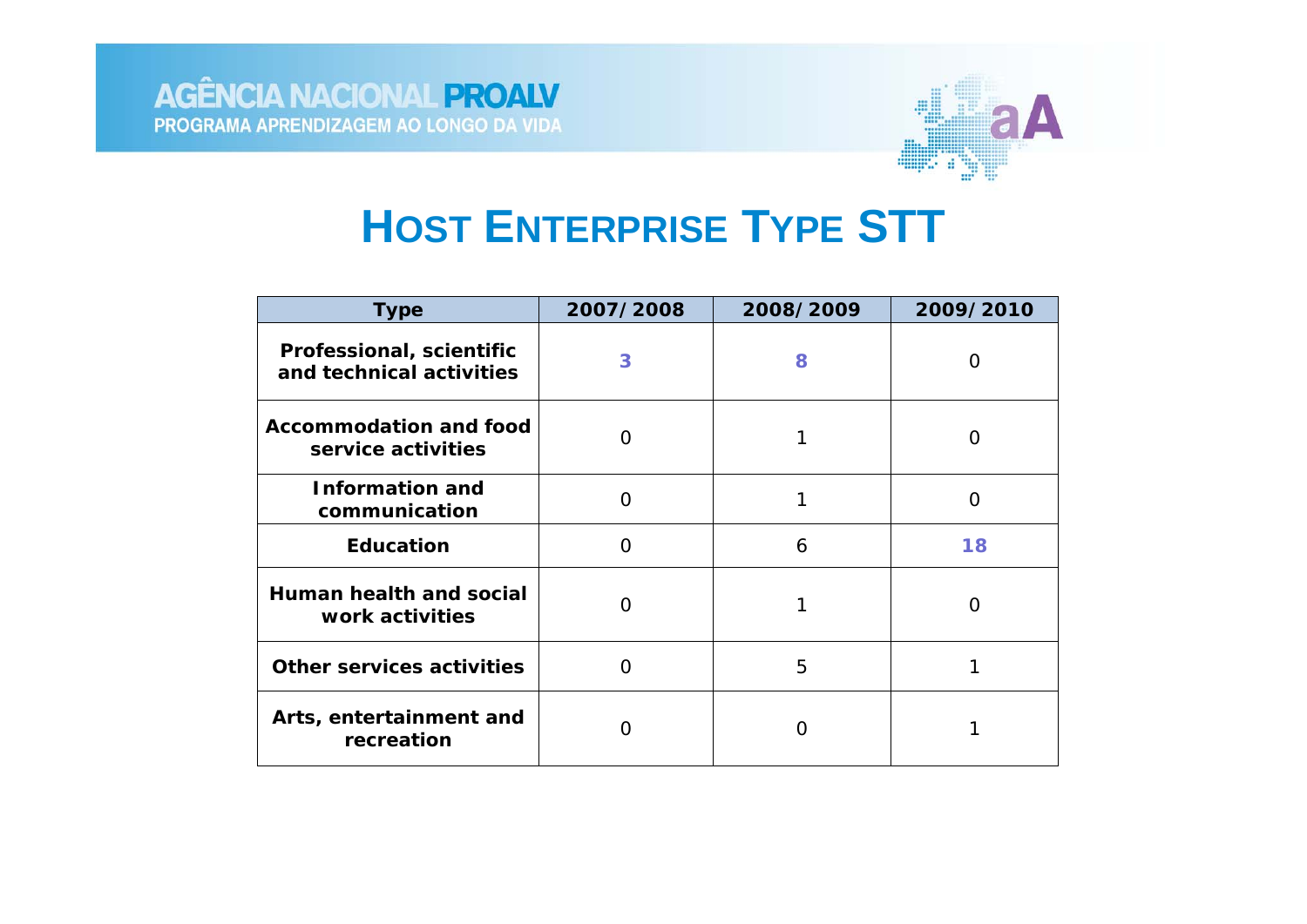



#### **LENGTH MOBILITY STT**

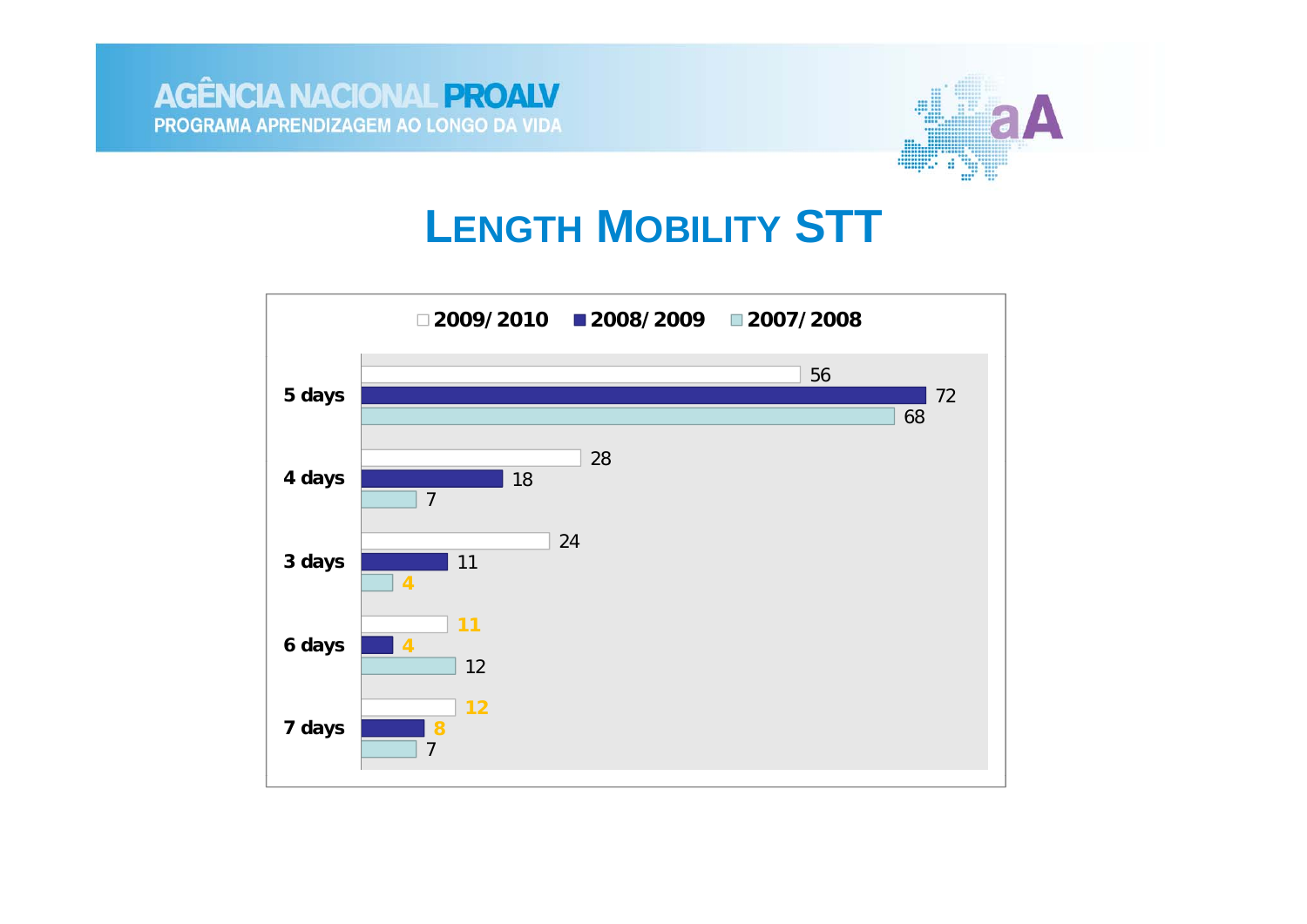

## **STT GRANT**

| <b>Erasmus Grant</b>                      | 2007/2008      | 2008/2009                | 2009/2010 |
|-------------------------------------------|----------------|--------------------------|-----------|
| <b>None</b>                               | 0              | 17                       | 33        |
| Less than €100                            | 0              |                          |           |
| Between €101 and €200                     | 0              |                          |           |
| Between $\epsilon$ 201 and $\epsilon$ 300 | 0              |                          |           |
| Between $€301$ and $€400$                 | 0              |                          | 6         |
| Between €401 and €500                     | 9              | 2                        |           |
| Between $\epsilon$ 501 and $\epsilon$ 600 | 3              | 4                        | 6         |
| Between €601 and €700                     | $\overline{2}$ | 6                        | 15        |
| Between €701 and €800                     | 5              | 14                       | 16        |
| Between €801 and €900                     | 8              | 8                        | 18        |
| Between $€901$ and $€1000$                | 45             | 19                       | 23        |
| Between €1001 and €1500                   | 32             | 31                       | 19        |
| Between €1501 and €2000                   | 4              | 9                        |           |
| More than $€2000$                         |                | $\overline{\mathcal{L}}$ |           |